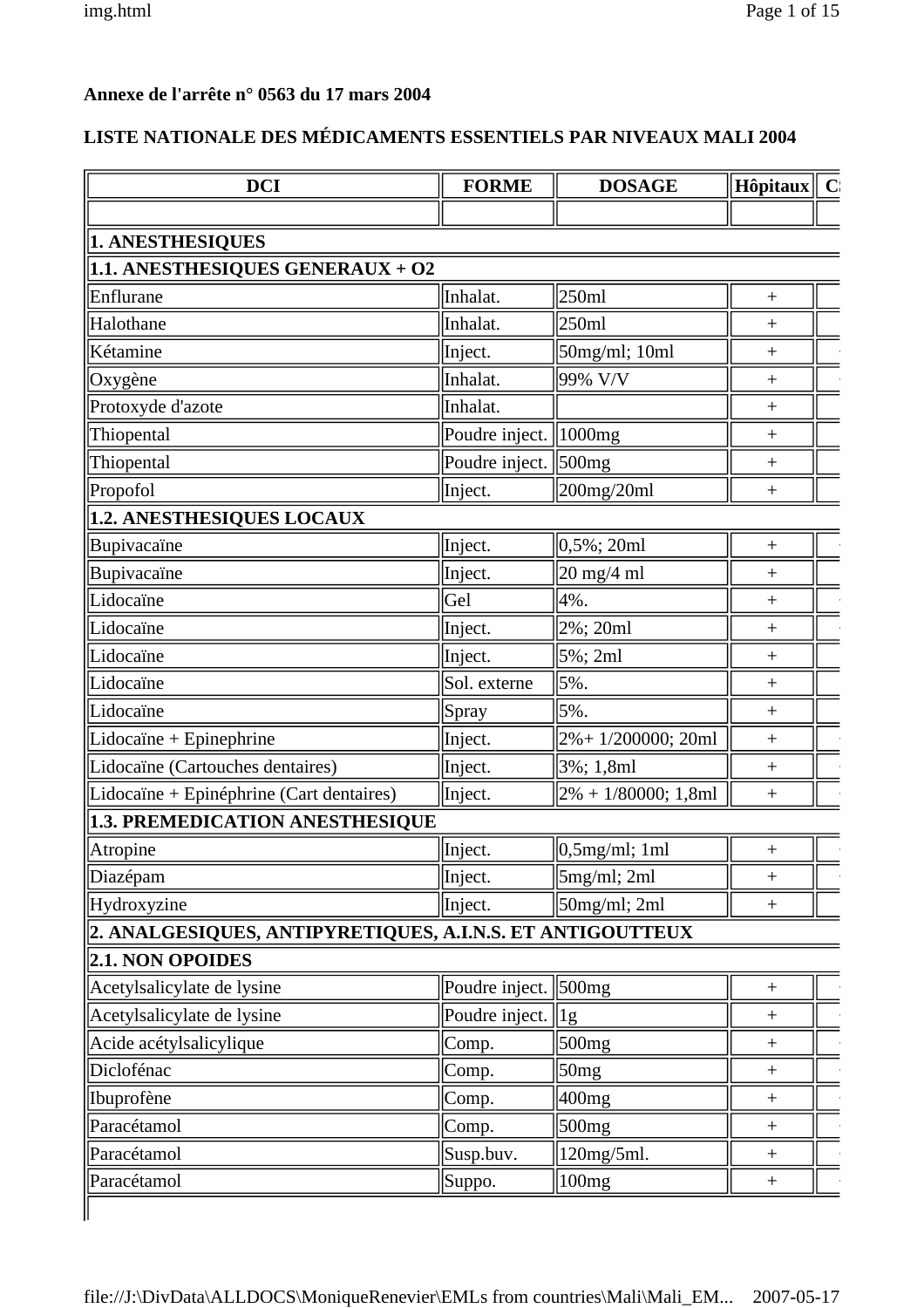# **2.2. ANALGESIQUES OPIOIDES**

| Buprénorphine                             | Comp. subl     | 0,2mg                 | $^{+}$            |
|-------------------------------------------|----------------|-----------------------|-------------------|
| Buprénorphine                             | Inject.        | $0,3$ mg/ml; 1ml      | $^{+}$            |
| Fentanyl                                  | Inject.        | $0,05$ mg/ml; 2ml     | $^{+}$            |
| Morphine                                  | Comp.          | 10mg                  | $\! + \!$         |
| Morphine                                  | Sol.buv.       | 10mg/5ml.             | $\! + \!$         |
| Morphine                                  | Inject.        | $10mg/ml$ ; 1ml       | $\! + \!$         |
| Péthidine                                 | Inject.        | $25mg/ml$ ; 2ml       | $\! + \!$         |
| <b>2.3 ANTIGOUTTEUX</b>                   |                |                       |                   |
| Colchicine                                | Comp.          | 500 µg                | $\! + \!$         |
| Allopurinol                               | Comp.          | 100 <sub>mg</sub>     | $\boldsymbol{+}$  |
| 2.4 ANTIRHUMATISMAUX                      |                |                       |                   |
| Chloroquine                               | Comp.          | 100mg                 | $\boldsymbol{+}$  |
| Méthotrexate                              | Comp.          | $2.5 \text{ mg}$      | $\ddot{}$         |
| sulfasalazine                             | Comp.          | $500$ mg              | $\qquad \qquad +$ |
| 3. ANTIALLERGIQUES/ANTIANAPHYLACTIQUES    |                |                       |                   |
| Chlorphénamine                            | Comp.          | 4 <sub>mg</sub>       | $\overline{+}$    |
| Chlorphénamine                            | Inject.        | $10mg/ml$ ; 1ml       | $\! + \!$         |
| Dexamethasone                             | Inject.        | 4mg/ml/1ml            | $^{+}$            |
| Epinéphrine                               | Inject.        | $1mg/ml$ ; 1ml        | $\! + \!$         |
| Hydrocortisone                            | Poudre inject. | 100 <sub>mg</sub>     | $\! + \!$         |
| Prednisolone                              | Comp.          | 5mg                   | $^{+}$            |
| Prométhazine                              | Sirop          | 5mg/5ml.              | $^{+}$            |
| 4. ANTIDOTES/TRAITEMENT DES INTOXICATIONS |                |                       |                   |
| 4.1. ANTIDOTES GENERAUX                   |                |                       |                   |
| Charbon activé                            | Poudre         | 81,3%.                | $\! + \!$         |
| 4.2. ANTIDOTES SPECIFIQUES                |                |                       |                   |
| Atropine                                  | Inject.        | 0,5mg/ml;1ml          | $^{+}$            |
| Diazépam                                  | Inject.        | $5mg/ml$ ; 2ml        | $^{+}$            |
| Flumazénil                                | Inject.        | $0,1$ mg/ml; 10ml     | $^{+}$            |
| Naloxone                                  | Inject.        | $400 \mu g/ml$ ; 1 ml | $\qquad \qquad +$ |
| Néostigmine                               | Inject.        | 0,5mg/ml;1ml          | $\qquad \qquad +$ |
| Phytoménadione                            | Inject.        | $10mg/ml;$ 5ml        | $\boldsymbol{+}$  |
| Protamine                                 | Inject.        | $10mg/ml$ ; 5ml       | $\! +$            |
| <b>5. ANTIEPILEPTIQUES</b>                |                |                       |                   |
| Acide valproïque                          | Comp.          | 500 <sub>mg</sub>     |                   |
| Acide valproïque                          | Sirop          | 200mg/5ml.            | $\boldsymbol{+}$  |
| Diazépam                                  | Inject.        | 5mg/ml; 2ml           | $\! +$            |
| Ethosuximide                              | Comp.          | 250mg                 | $^{+}$            |
| Phénobarbital                             | Comp.          | 100mg                 | $\boldsymbol{+}$  |
| Phénytoïne                                | Comp.          | 100mg                 | $\ddot{}$         |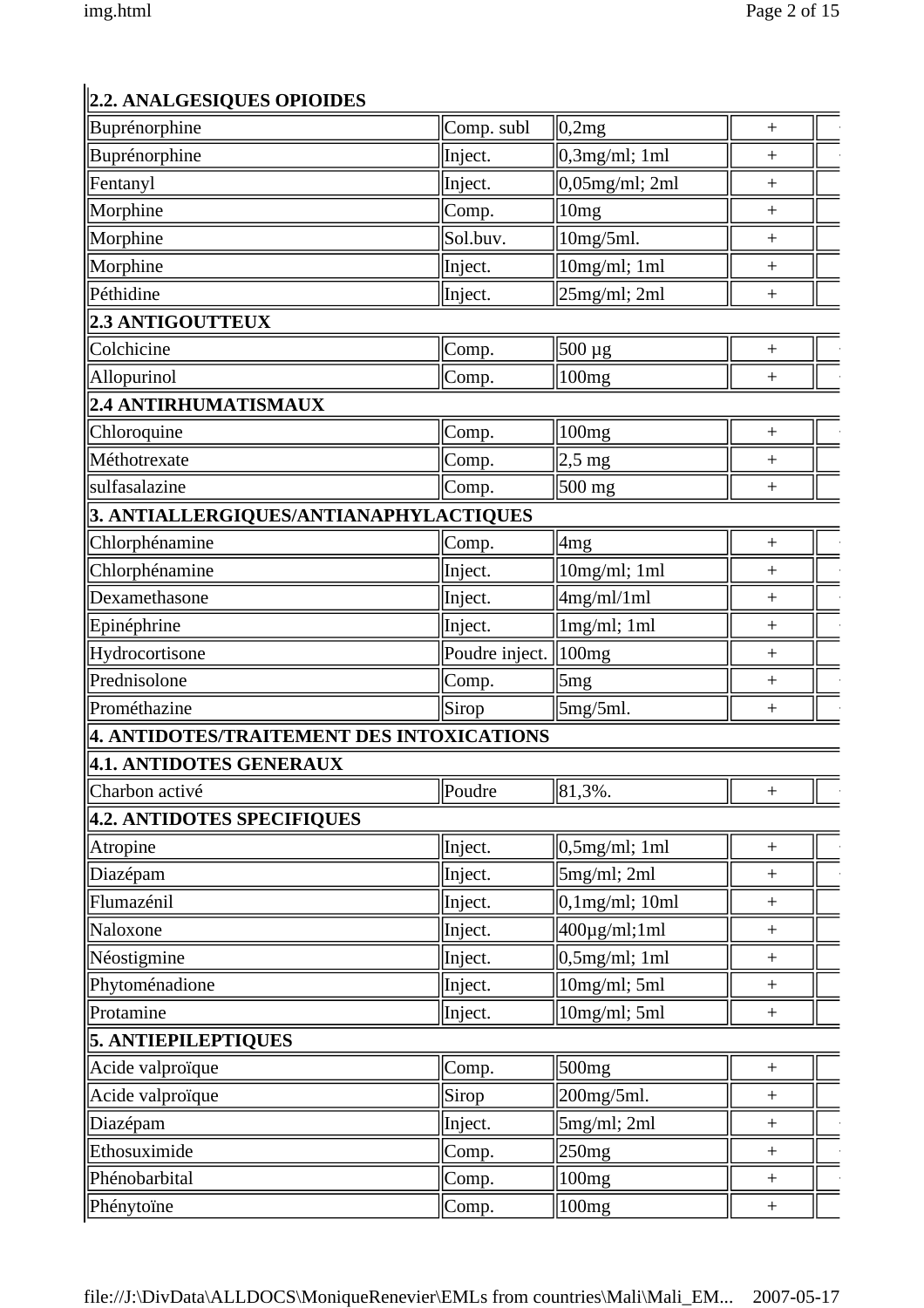| Phénytoïne                                           | Inject.            | 50mg/ml; 5ml      | $^{+}$                           |
|------------------------------------------------------|--------------------|-------------------|----------------------------------|
| Carbamazepine                                        | Comp               | 200mg             | $^{+}$                           |
| Sulfate de magnésium                                 | Inject.            | 500mg/ml; 2ml     | $\! +$                           |
| Sulfate de magnésium                                 | Inject.            | 500mg/ml; 10ml    | $\qquad \qquad +$                |
| 6. ANTIINFECTIEUX                                    |                    |                   |                                  |
| 6.1. ANTHELMINTHIQUES                                |                    |                   |                                  |
| 6.1.1. Médicaments contre les helminthes intestinaux |                    |                   |                                  |
| Albendazole                                          | Comp.              | 400 <sub>mg</sub> | $\qquad \qquad +$                |
| Mebendazole                                          | Comp.              | 100mg             | $^{+}$                           |
| Mebendazole                                          | Susp. buv.         | 100mg/5ml;        | $^{+}$                           |
| Niclosamide                                          | Comp.              | 500 <sub>mg</sub> | $^{+}$                           |
| $6.1.2.$ Antifilariens                               |                    |                   |                                  |
| Ivermectine                                          | Comp.              | $3 \text{ mg}$    | $\ddot{}$                        |
| Melarsoprol                                          | Inject.            | $3,6\%;$          | $^{+}$                           |
| Pentamidine                                          | Inject.            | $ 200$ mg         | $\qquad \qquad +$                |
| $6.1.3.$ Schistosomicides (antibilharziens)          |                    |                   |                                  |
| Praziquantel                                         | Comp.              | 600 <sub>mg</sub> | $\ddot{}$                        |
| <b>6.2. ANTIBACTERIENS</b>                           |                    |                   |                                  |
| $6.2.1$ Penicillines                                 |                    |                   |                                  |
| Amoxicilline                                         | Comp./Gélule 500mg |                   | $\boldsymbol{+}$                 |
| Amoxicilline                                         | Susp. buv.         | 125mg/5ml         | $\ddot{}$                        |
| Amoxicilline                                         | Susp. buv.         | $250$ mg/5ml      | $^{+}$                           |
| Ampicilline                                          | Poudre inject.     | 1000mg            | $^{+}$                           |
| Ampicilline                                          | Poudre inject.     | 500mg             | $^{+}$                           |
| Benzathine pénicilline                               | Poudre inject.     | 1,2M UI           | $^{+}$                           |
| Benzathine pénicilline                               | Poudre inject.     | 2,4M UI           | $^{+}$                           |
| Benzylpénicilline                                    | Poudre inject.     | 1M UI             | $^{+}$                           |
| Oxacilline                                           | Poudre inject.     | 500mg             | $^{+}$                           |
| Oxacilline                                           | Comp.              | 500mg             | $\begin{array}{c} + \end{array}$ |
| Oxacilline                                           | Susp. buv          | 125mg/5ml         | $\begin{array}{c} + \end{array}$ |
| Phénoxyméthyl pénicilline                            | Comp.              | 250mg             | $\qquad \qquad +$                |
| 6.2.2. Autres antibacteriens                         |                    |                   |                                  |
| Acide nalidixique                                    | Comp.              | 500mg             | $^{+}$                           |
| Acide nalidixique                                    | Comp.              | 250mg             | $\! +$                           |
| Acide nalidixique                                    | Susp. buv.         | 75mg/1,25ml       | $\! +$                           |
| Azithromycine                                        | Gel.               | 250mg             | $\qquad \qquad +$                |
| Azithromycine                                        | Susp. buv.         | 40mg/ml; 5ml      | $\! +$                           |
| Cefixime                                             | Comp.              | $400$ mg          | $\qquad \qquad +$                |
| Cefotaxime                                           | Poudre inject.     | 1000mg            | $\! +$                           |
| Ceftriaxone                                          | Poudre inject.     | 250mg             | $\! +$                           |
| Ceftriaxone                                          | Poudre inject.     | 1000mg            |                                  |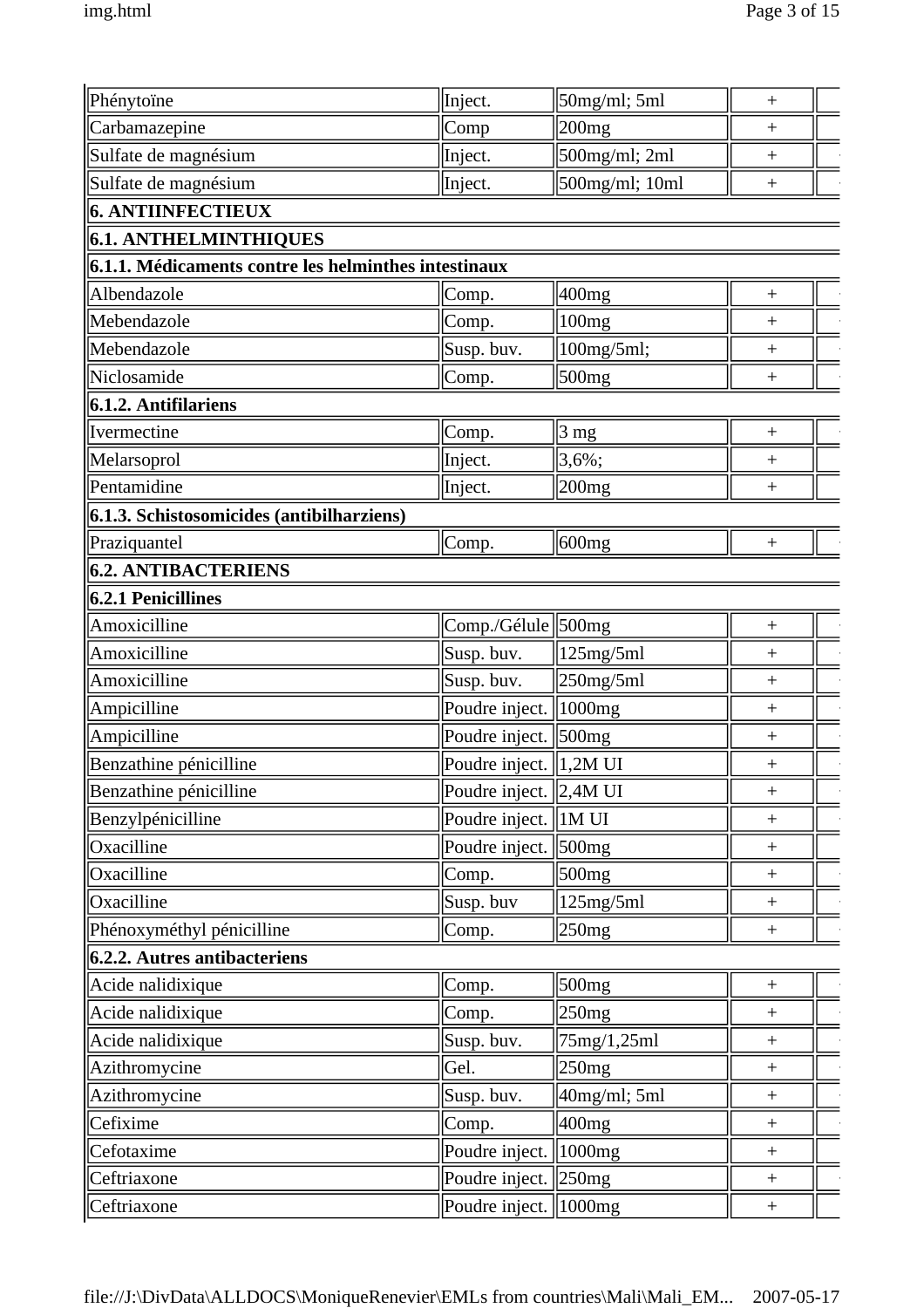| 500mg<br>Ciprofloxacine<br>Comp.<br>$^{+}$<br>Chloramphénicol<br>250mg<br>Comp.<br>Chloramphénicol<br>Huil. inject.<br>$500$ mg/2ml<br>$\! + \!$<br>Cotrimoxazole<br>480mg<br>Comp.<br>960 <sub>mg</sub><br>Cotrimoxazole<br>Comp.<br>$^{+}$<br>Cotrimoxazole<br>Susp. buv.<br>240mg/5ml<br>$^{+}$<br>Doxycycline<br>Comp.<br>100mg<br>$^{+}$<br>Erythromycine<br>Comp.<br>500 <sub>mg</sub><br>$^{+}$<br>Erythromycine<br>Susp. buv.<br>125mg/5ml<br>$^{+}$<br>Gentamycine<br>10mg/ml; 2ml<br>Inject.<br>$\! +$<br>40mg/ml; 2ml<br>Gentamycine<br>Inject.<br>$\! + \!$<br>$0,50\%$ ; 100ml<br>Métronidazole<br>Inject.<br>$^{+}$<br>Métronidazole<br>500 mg<br>ovule<br>$^{+}$<br>Métronidazole<br>Susp. buv.<br>$200$ mg/5ml<br>$^{+}$<br>Sulfadiazine<br>500mg<br>Comp.<br>$^{+}$<br>250mg/4ml<br>Sulfadiazine<br>Inject.<br>$^{+}$<br>Thiamphénicol<br>Comp.<br>250mg<br>$^{+}$<br>Thiamphénicol<br>Poudre inject.   750mg<br>$^{+}$<br>6.2.3. Anti lepreux<br>50 <sub>mg</sub><br>Clofazimine<br>Comp.<br>$\overline{\phantom{0}}$<br>Clofazimine<br>100 <sub>mg</sub><br>Comp.<br>100mg<br>Comp.<br>150mg<br>Comp.<br>$\overline{a}$<br>Comp.<br>300mg<br>$\overline{\phantom{0}}$<br>400mg<br>Ethambutol<br>Comp.<br>$\! + \!$<br>Isoniazide<br>Comp.<br>100mg<br>$\! + \!$<br>Isoniazide + ethambutol<br>$150mg + 400mg$<br>Comp.<br>$\! + \!$<br>400mg<br>Pyrazinamide<br>Comp.<br>$\! + \!$<br>Rifampicine + Isoniazide<br>$150 + 75$ mg<br>Comp.<br>$\! + \!$<br>Rifampicine + Isoniazide<br>$150 + 150$ mg<br>Comp.<br>$^{+}$<br>Rifampicine+INH+Pyrazinamide+Ethambutol Comp.<br>$150+75+400+275$<br>$\! + \!$<br>mg<br>Streptomycine<br>Poudre inject.<br>$\parallel$ 1000 $mg$<br><b>6.3. ANTIFONGIQUES</b><br>50mg/ml.<br>Susp. buv<br>Amphotéricine B<br>$\! + \!$<br>50mg<br>Amphotéricine B<br>Poudre inject.<br>$\! + \!$<br>Clotrimazole<br>$100$ mg<br>ovule<br>Clotrimazole<br>ovule<br>$300$ mg<br>$^{+}$<br>Comp.<br>100mg<br>$^{+}$ | Ciprofloxacine         | Inject. | 200mg/100 ml | $\! + \!$ |
|---------------------------------------------------------------------------------------------------------------------------------------------------------------------------------------------------------------------------------------------------------------------------------------------------------------------------------------------------------------------------------------------------------------------------------------------------------------------------------------------------------------------------------------------------------------------------------------------------------------------------------------------------------------------------------------------------------------------------------------------------------------------------------------------------------------------------------------------------------------------------------------------------------------------------------------------------------------------------------------------------------------------------------------------------------------------------------------------------------------------------------------------------------------------------------------------------------------------------------------------------------------------------------------------------------------------------------------------------------------------------------------------------------------------------------------------------------------------------------------------------------------------------------------------------------------------------------------------------------------------------------------------------------------------------------------------------------------------------------------------------------------------------------------------------------------------------------------------------------------------------------------------------------------------------------------------------------------|------------------------|---------|--------------|-----------|
|                                                                                                                                                                                                                                                                                                                                                                                                                                                                                                                                                                                                                                                                                                                                                                                                                                                                                                                                                                                                                                                                                                                                                                                                                                                                                                                                                                                                                                                                                                                                                                                                                                                                                                                                                                                                                                                                                                                                                               |                        |         |              |           |
|                                                                                                                                                                                                                                                                                                                                                                                                                                                                                                                                                                                                                                                                                                                                                                                                                                                                                                                                                                                                                                                                                                                                                                                                                                                                                                                                                                                                                                                                                                                                                                                                                                                                                                                                                                                                                                                                                                                                                               |                        |         |              |           |
|                                                                                                                                                                                                                                                                                                                                                                                                                                                                                                                                                                                                                                                                                                                                                                                                                                                                                                                                                                                                                                                                                                                                                                                                                                                                                                                                                                                                                                                                                                                                                                                                                                                                                                                                                                                                                                                                                                                                                               |                        |         |              |           |
|                                                                                                                                                                                                                                                                                                                                                                                                                                                                                                                                                                                                                                                                                                                                                                                                                                                                                                                                                                                                                                                                                                                                                                                                                                                                                                                                                                                                                                                                                                                                                                                                                                                                                                                                                                                                                                                                                                                                                               |                        |         |              |           |
|                                                                                                                                                                                                                                                                                                                                                                                                                                                                                                                                                                                                                                                                                                                                                                                                                                                                                                                                                                                                                                                                                                                                                                                                                                                                                                                                                                                                                                                                                                                                                                                                                                                                                                                                                                                                                                                                                                                                                               |                        |         |              |           |
|                                                                                                                                                                                                                                                                                                                                                                                                                                                                                                                                                                                                                                                                                                                                                                                                                                                                                                                                                                                                                                                                                                                                                                                                                                                                                                                                                                                                                                                                                                                                                                                                                                                                                                                                                                                                                                                                                                                                                               |                        |         |              |           |
|                                                                                                                                                                                                                                                                                                                                                                                                                                                                                                                                                                                                                                                                                                                                                                                                                                                                                                                                                                                                                                                                                                                                                                                                                                                                                                                                                                                                                                                                                                                                                                                                                                                                                                                                                                                                                                                                                                                                                               |                        |         |              |           |
|                                                                                                                                                                                                                                                                                                                                                                                                                                                                                                                                                                                                                                                                                                                                                                                                                                                                                                                                                                                                                                                                                                                                                                                                                                                                                                                                                                                                                                                                                                                                                                                                                                                                                                                                                                                                                                                                                                                                                               |                        |         |              |           |
|                                                                                                                                                                                                                                                                                                                                                                                                                                                                                                                                                                                                                                                                                                                                                                                                                                                                                                                                                                                                                                                                                                                                                                                                                                                                                                                                                                                                                                                                                                                                                                                                                                                                                                                                                                                                                                                                                                                                                               |                        |         |              |           |
|                                                                                                                                                                                                                                                                                                                                                                                                                                                                                                                                                                                                                                                                                                                                                                                                                                                                                                                                                                                                                                                                                                                                                                                                                                                                                                                                                                                                                                                                                                                                                                                                                                                                                                                                                                                                                                                                                                                                                               |                        |         |              |           |
|                                                                                                                                                                                                                                                                                                                                                                                                                                                                                                                                                                                                                                                                                                                                                                                                                                                                                                                                                                                                                                                                                                                                                                                                                                                                                                                                                                                                                                                                                                                                                                                                                                                                                                                                                                                                                                                                                                                                                               |                        |         |              |           |
|                                                                                                                                                                                                                                                                                                                                                                                                                                                                                                                                                                                                                                                                                                                                                                                                                                                                                                                                                                                                                                                                                                                                                                                                                                                                                                                                                                                                                                                                                                                                                                                                                                                                                                                                                                                                                                                                                                                                                               |                        |         |              |           |
|                                                                                                                                                                                                                                                                                                                                                                                                                                                                                                                                                                                                                                                                                                                                                                                                                                                                                                                                                                                                                                                                                                                                                                                                                                                                                                                                                                                                                                                                                                                                                                                                                                                                                                                                                                                                                                                                                                                                                               |                        |         |              |           |
|                                                                                                                                                                                                                                                                                                                                                                                                                                                                                                                                                                                                                                                                                                                                                                                                                                                                                                                                                                                                                                                                                                                                                                                                                                                                                                                                                                                                                                                                                                                                                                                                                                                                                                                                                                                                                                                                                                                                                               |                        |         |              |           |
|                                                                                                                                                                                                                                                                                                                                                                                                                                                                                                                                                                                                                                                                                                                                                                                                                                                                                                                                                                                                                                                                                                                                                                                                                                                                                                                                                                                                                                                                                                                                                                                                                                                                                                                                                                                                                                                                                                                                                               |                        |         |              |           |
|                                                                                                                                                                                                                                                                                                                                                                                                                                                                                                                                                                                                                                                                                                                                                                                                                                                                                                                                                                                                                                                                                                                                                                                                                                                                                                                                                                                                                                                                                                                                                                                                                                                                                                                                                                                                                                                                                                                                                               |                        |         |              |           |
|                                                                                                                                                                                                                                                                                                                                                                                                                                                                                                                                                                                                                                                                                                                                                                                                                                                                                                                                                                                                                                                                                                                                                                                                                                                                                                                                                                                                                                                                                                                                                                                                                                                                                                                                                                                                                                                                                                                                                               |                        |         |              |           |
|                                                                                                                                                                                                                                                                                                                                                                                                                                                                                                                                                                                                                                                                                                                                                                                                                                                                                                                                                                                                                                                                                                                                                                                                                                                                                                                                                                                                                                                                                                                                                                                                                                                                                                                                                                                                                                                                                                                                                               |                        |         |              |           |
|                                                                                                                                                                                                                                                                                                                                                                                                                                                                                                                                                                                                                                                                                                                                                                                                                                                                                                                                                                                                                                                                                                                                                                                                                                                                                                                                                                                                                                                                                                                                                                                                                                                                                                                                                                                                                                                                                                                                                               |                        |         |              |           |
|                                                                                                                                                                                                                                                                                                                                                                                                                                                                                                                                                                                                                                                                                                                                                                                                                                                                                                                                                                                                                                                                                                                                                                                                                                                                                                                                                                                                                                                                                                                                                                                                                                                                                                                                                                                                                                                                                                                                                               |                        |         |              |           |
|                                                                                                                                                                                                                                                                                                                                                                                                                                                                                                                                                                                                                                                                                                                                                                                                                                                                                                                                                                                                                                                                                                                                                                                                                                                                                                                                                                                                                                                                                                                                                                                                                                                                                                                                                                                                                                                                                                                                                               |                        |         |              |           |
|                                                                                                                                                                                                                                                                                                                                                                                                                                                                                                                                                                                                                                                                                                                                                                                                                                                                                                                                                                                                                                                                                                                                                                                                                                                                                                                                                                                                                                                                                                                                                                                                                                                                                                                                                                                                                                                                                                                                                               | Dapsone                |         |              |           |
|                                                                                                                                                                                                                                                                                                                                                                                                                                                                                                                                                                                                                                                                                                                                                                                                                                                                                                                                                                                                                                                                                                                                                                                                                                                                                                                                                                                                                                                                                                                                                                                                                                                                                                                                                                                                                                                                                                                                                               | Rifampicine            |         |              |           |
|                                                                                                                                                                                                                                                                                                                                                                                                                                                                                                                                                                                                                                                                                                                                                                                                                                                                                                                                                                                                                                                                                                                                                                                                                                                                                                                                                                                                                                                                                                                                                                                                                                                                                                                                                                                                                                                                                                                                                               | Rifampicine            |         |              |           |
|                                                                                                                                                                                                                                                                                                                                                                                                                                                                                                                                                                                                                                                                                                                                                                                                                                                                                                                                                                                                                                                                                                                                                                                                                                                                                                                                                                                                                                                                                                                                                                                                                                                                                                                                                                                                                                                                                                                                                               | 6.2.4. Antituberculeux |         |              |           |
|                                                                                                                                                                                                                                                                                                                                                                                                                                                                                                                                                                                                                                                                                                                                                                                                                                                                                                                                                                                                                                                                                                                                                                                                                                                                                                                                                                                                                                                                                                                                                                                                                                                                                                                                                                                                                                                                                                                                                               |                        |         |              |           |
|                                                                                                                                                                                                                                                                                                                                                                                                                                                                                                                                                                                                                                                                                                                                                                                                                                                                                                                                                                                                                                                                                                                                                                                                                                                                                                                                                                                                                                                                                                                                                                                                                                                                                                                                                                                                                                                                                                                                                               |                        |         |              |           |
|                                                                                                                                                                                                                                                                                                                                                                                                                                                                                                                                                                                                                                                                                                                                                                                                                                                                                                                                                                                                                                                                                                                                                                                                                                                                                                                                                                                                                                                                                                                                                                                                                                                                                                                                                                                                                                                                                                                                                               |                        |         |              |           |
|                                                                                                                                                                                                                                                                                                                                                                                                                                                                                                                                                                                                                                                                                                                                                                                                                                                                                                                                                                                                                                                                                                                                                                                                                                                                                                                                                                                                                                                                                                                                                                                                                                                                                                                                                                                                                                                                                                                                                               |                        |         |              |           |
|                                                                                                                                                                                                                                                                                                                                                                                                                                                                                                                                                                                                                                                                                                                                                                                                                                                                                                                                                                                                                                                                                                                                                                                                                                                                                                                                                                                                                                                                                                                                                                                                                                                                                                                                                                                                                                                                                                                                                               |                        |         |              |           |
|                                                                                                                                                                                                                                                                                                                                                                                                                                                                                                                                                                                                                                                                                                                                                                                                                                                                                                                                                                                                                                                                                                                                                                                                                                                                                                                                                                                                                                                                                                                                                                                                                                                                                                                                                                                                                                                                                                                                                               |                        |         |              |           |
|                                                                                                                                                                                                                                                                                                                                                                                                                                                                                                                                                                                                                                                                                                                                                                                                                                                                                                                                                                                                                                                                                                                                                                                                                                                                                                                                                                                                                                                                                                                                                                                                                                                                                                                                                                                                                                                                                                                                                               |                        |         |              |           |
|                                                                                                                                                                                                                                                                                                                                                                                                                                                                                                                                                                                                                                                                                                                                                                                                                                                                                                                                                                                                                                                                                                                                                                                                                                                                                                                                                                                                                                                                                                                                                                                                                                                                                                                                                                                                                                                                                                                                                               |                        |         |              |           |
|                                                                                                                                                                                                                                                                                                                                                                                                                                                                                                                                                                                                                                                                                                                                                                                                                                                                                                                                                                                                                                                                                                                                                                                                                                                                                                                                                                                                                                                                                                                                                                                                                                                                                                                                                                                                                                                                                                                                                               |                        |         |              |           |
|                                                                                                                                                                                                                                                                                                                                                                                                                                                                                                                                                                                                                                                                                                                                                                                                                                                                                                                                                                                                                                                                                                                                                                                                                                                                                                                                                                                                                                                                                                                                                                                                                                                                                                                                                                                                                                                                                                                                                               |                        |         |              |           |
|                                                                                                                                                                                                                                                                                                                                                                                                                                                                                                                                                                                                                                                                                                                                                                                                                                                                                                                                                                                                                                                                                                                                                                                                                                                                                                                                                                                                                                                                                                                                                                                                                                                                                                                                                                                                                                                                                                                                                               |                        |         |              |           |
|                                                                                                                                                                                                                                                                                                                                                                                                                                                                                                                                                                                                                                                                                                                                                                                                                                                                                                                                                                                                                                                                                                                                                                                                                                                                                                                                                                                                                                                                                                                                                                                                                                                                                                                                                                                                                                                                                                                                                               |                        |         |              |           |
|                                                                                                                                                                                                                                                                                                                                                                                                                                                                                                                                                                                                                                                                                                                                                                                                                                                                                                                                                                                                                                                                                                                                                                                                                                                                                                                                                                                                                                                                                                                                                                                                                                                                                                                                                                                                                                                                                                                                                               |                        |         |              |           |
|                                                                                                                                                                                                                                                                                                                                                                                                                                                                                                                                                                                                                                                                                                                                                                                                                                                                                                                                                                                                                                                                                                                                                                                                                                                                                                                                                                                                                                                                                                                                                                                                                                                                                                                                                                                                                                                                                                                                                               | Fluconazole            |         |              |           |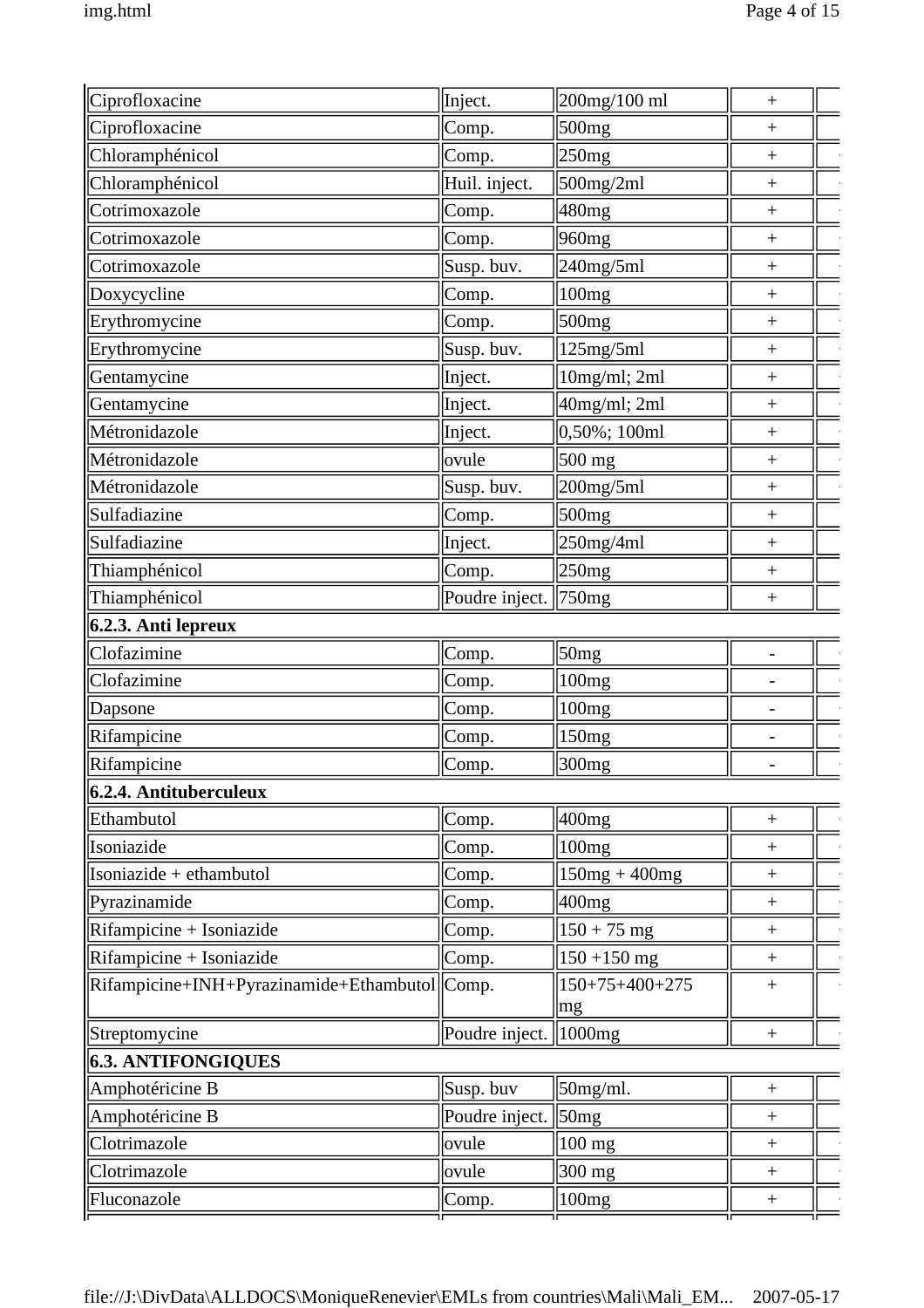| Fluconazole                                                             | inject.            | 2mg/ml;100ml      | $^{+}$            |
|-------------------------------------------------------------------------|--------------------|-------------------|-------------------|
| Fluconazole                                                             | Susp.buv.          | 50mg/5ml          | $\boldsymbol{+}$  |
| Griséofulvine                                                           | Comp.              | 500mg             | $\boldsymbol{+}$  |
| Kétoconazole                                                            | Comp.              | 200mg             | $\qquad \qquad +$ |
| Kétoconazole                                                            | Susp. buv.         | 100mg/5ml.        | $\! + \!$         |
| Nystatine                                                               | Comp.              | 500000UI          | $\ddot{}$         |
| Nystatine                                                               | Comp.Vag.          | 100000UI          | $\ddot{}$         |
| Nystatine                                                               | Susp. buv.         | 100000UI/ml.      | $^{+}$            |
| <b>6.4 ANTIVIRAUX</b>                                                   |                    |                   |                   |
| $6.4.1$ Antiherpes                                                      |                    |                   |                   |
| Aciclovir                                                               | Comp.              | 200 <sub>mg</sub> |                   |
| Aciclovir                                                               | Poudre inject.     | $\parallel$ 250mg | $\! +$            |
| $6.4.2.$ Antiretroviraux                                                |                    |                   |                   |
| 6.4.2.1 Inhibiteurs nucléosidiques de la transcriptase inverse          |                    |                   |                   |
| Abacavir (ABC)                                                          | Comp.              | 300 <sub>mg</sub> | $\ddot{}$         |
| Abacavir (ABC)                                                          | Sol.buv.           | 100mg/5ml         | $^{+}$            |
| Didanosine (D.D.I.)                                                     | Comp.              | 200mg             | $^{+}$            |
| Didanosine (D.D.I.)                                                     | Comp.              | 150mg             | $\! +$            |
| Didanosine (D.D.I.)                                                     | Comp.              | 100mg             | $\ddot{}$         |
| Didanosine (D.D.I.)                                                     | Gélule             | 250mg             | $\ddot{}$         |
| Didanosine (D.D.I.)                                                     | Gélule             | 400 <sub>mg</sub> | $^{+}$            |
| Didanosine (D.D.I.)                                                     | Pdr. Susp.<br>buv. | 250mg (sachet)    | $^{+}$            |
| Didanosine (D.D.I.)                                                     | Pdr. Susp.<br>buv. | 167mg (sachet)    | $\boldsymbol{+}$  |
| Didanosine (D.D.I.)                                                     | Pdr. Susp.<br>buv. | $100mg$ (sachet)  | $^{\mathrm{+}}$   |
| Didanosine (D.D.I.)                                                     | Pdr. Susp.<br>buv. | 4g                | $\qquad \qquad +$ |
| Lamivudine                                                              | Comp.              | 150 <sub>mg</sub> | $\boldsymbol{+}$  |
| Lamivudine                                                              | Comp.              | 300 <sub>mg</sub> | $+$               |
| Lamivudine et Zidovudine                                                | Comp.              | $150mg + 300mg$   | $^{+}$            |
| Lamivudine                                                              | Sol. Buv.          | 10mg/ml; 240ml    | $\boldsymbol{+}$  |
| Stavudine                                                               | Comp.              | 40mg              | $\! + \!$         |
| Stavudine                                                               | Comp.              | 30mg              | $\qquad \qquad +$ |
| Stavudine                                                               | Comp.              | 20mg              | $\boldsymbol{+}$  |
| Stavudine                                                               | Comp.              | 15mg              | $+$               |
| Stavudine                                                               | Pdr. Susp.<br>buv. | 1mg/ml; 200ml     | $\boldsymbol{+}$  |
| Zidovudine (A.Z.T.)                                                     | Gélule             | 300mg             | $\boldsymbol{+}$  |
| Zidovudine (A.Z.T.)                                                     | Sol. Buv.          | 50mg/5ml          | $^{+}$            |
| $\ $ 6.4.2.2 Inhibiteurs non nucléosidiques de la transcriptase inverse |                    |                   |                   |
|                                                                         |                    |                   |                   |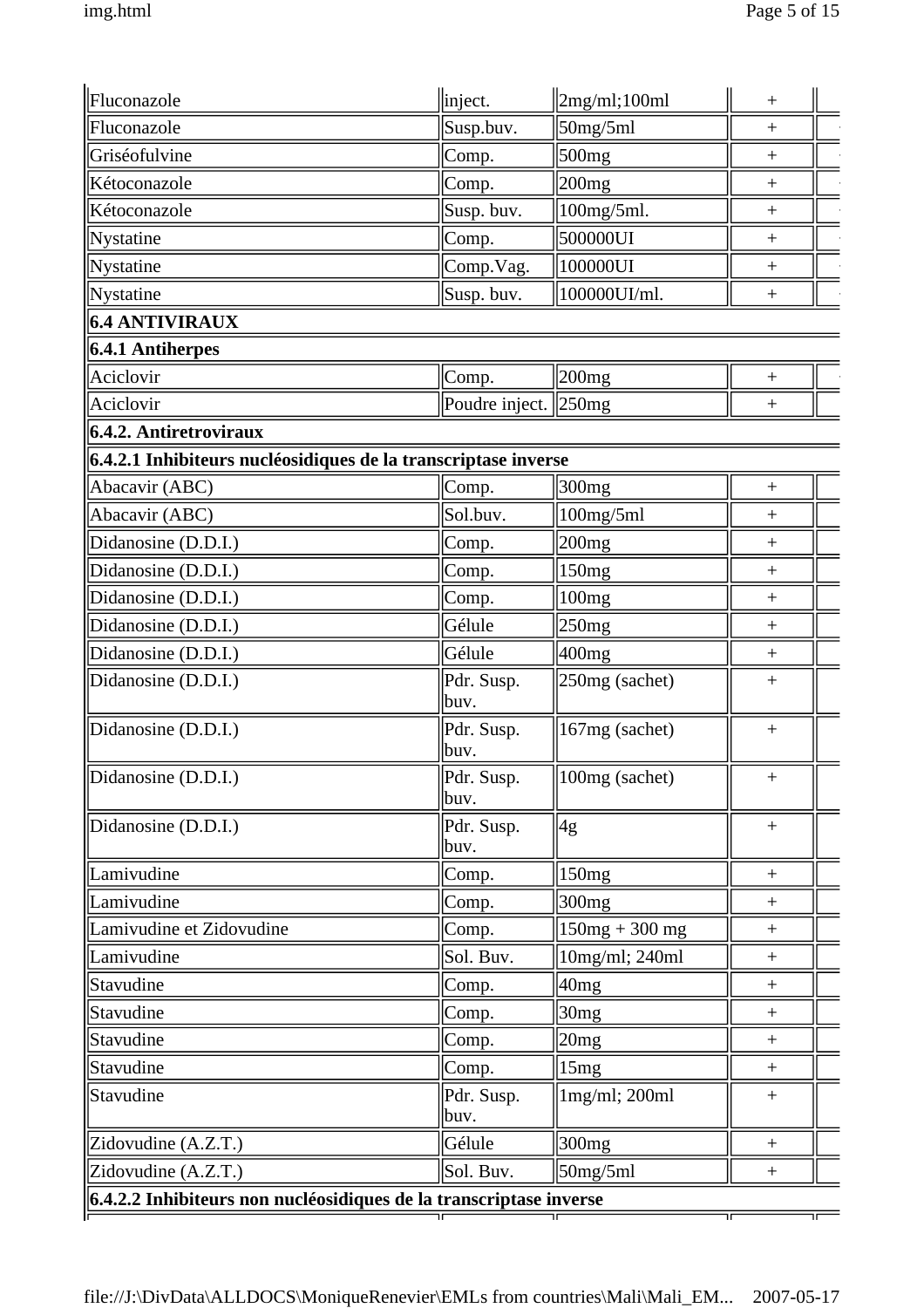| Efavirenz (EFV ou EFZ)                      | Gélule             | $ 600$ mg              | $^{+}$                           |
|---------------------------------------------|--------------------|------------------------|----------------------------------|
| Efavirenz (EFV ou EFZ)                      | Gélule             | 200mg                  | $\ddot{}$                        |
| Efavirenz (EFV ou EFZ)                      | Sol.buv.           | 150mg/5ml              | $^{+}$                           |
| Nevirapine (NVP)                            | Comp.              | $ 200$ mg              | $^{+}$                           |
| Nevirapine (NVP)                            | Susp.buv.          | 50mg/5ml               | $\qquad \qquad +$                |
| 6.4.2.3 Inhibiteurs des protéases           |                    |                        |                                  |
| Indinavir (IVP)                             | Gélule             | 800 <sub>mg</sub>      | $\qquad \qquad +$                |
| Indinavir (IVP)                             | Gélule             | $400$ mg               | $\! +$                           |
| Indinavir (IVP)                             | Gélule             | 200mg                  | $^{+}$                           |
| Indinavir (IVP)                             | Susp.buv.          | 50mg/5ml               | $^{+}$                           |
| Nelfinavir (NFV)                            | Comp.              | 250mg                  | $^{+}$                           |
| Nelfinavir (NFV)                            | Pdr. Susp.<br>buv. | 50mg/g                 | $^{+}$                           |
| Ritonavir                                   | Gélule             | 100mg                  | $\begin{array}{c} + \end{array}$ |
| <b>6.4.2.4 Associations</b>                 |                    |                        |                                  |
| Abacavir+3TC+AZT                            | Comp.              | $300+150+300$ mg       | $\! +$                           |
| Lamivudine+Stavudine+Névirapine             | Comp.              | $150+30+200$ mg        | $\! +$                           |
| Lamivudine+Stavudine+Névirapine             | Comp.              | $150+40+200$ mg        | $^{+}$                           |
| <b>6.5. ANTIPROTOZOAIRES</b>                |                    |                        |                                  |
| 6.5.1. Antiamibiens et antigiardiens        |                    |                        |                                  |
| Métronidazole                               | Comp.              | 250mg                  | $^{+}$                           |
| Métronidazole                               | ovule              | $500$ mg               | $^{+}$                           |
| Métronidazole                               | Inject.            | 500mg/100ml            | $^{+}$                           |
| Métronidazole                               | Susp. buv.         | $200$ mg/5ml           | $^{+}$                           |
| <b>6.5.2 Antileishmaniens</b>               |                    |                        |                                  |
| 6.5.3. Antipaludiques                       |                    |                        |                                  |
| Amodiaquine                                 | Sirop              | 50mg/5ml               | $^{+}$                           |
| Artéméter+luméfantrine                      | Comp.              | $20mg+120mg$           | $^{+}$                           |
| Chloroquine                                 | Comp.              | 100mg base             | $^{+}$                           |
| Chloroquine                                 | Sirop              | 50mg/5ml               | $^{+}$                           |
| Quinine                                     | Comp.              | 300 <sub>mg</sub>      | $^{+}$                           |
| Quinine                                     | Inject.            | $100$ mg/ml/2ml        | $^{+}$                           |
| Quinine                                     | Inject.            | $100$ mg/ml/4ml        | $^{+}$                           |
| Sulfadoxine/pyriméthamine                   | Comp.              | $500 + 25mg$           | $^{+}$                           |
| Sulfadoxine/pyriméthamine                   | Inject.            | $500 + 25mg/2ml$       | $^{+}$                           |
| Artéméther                                  | Inject.            | 80mg/ml;1ml            | $^{+}$                           |
| Artésunate                                  | Comp.              | 50mg                   | $^{+}$                           |
| 6.5.4 Antipneumocystose et antitoxoplasmose |                    |                        |                                  |
| Pyrimethamine                               | Comp.              | 25mg                   | $^{+}$                           |
| Cotrimoxazole                               | Inject.            | 80 mg+ 16mg/ml;<br>5ml | $\qquad \qquad +$                |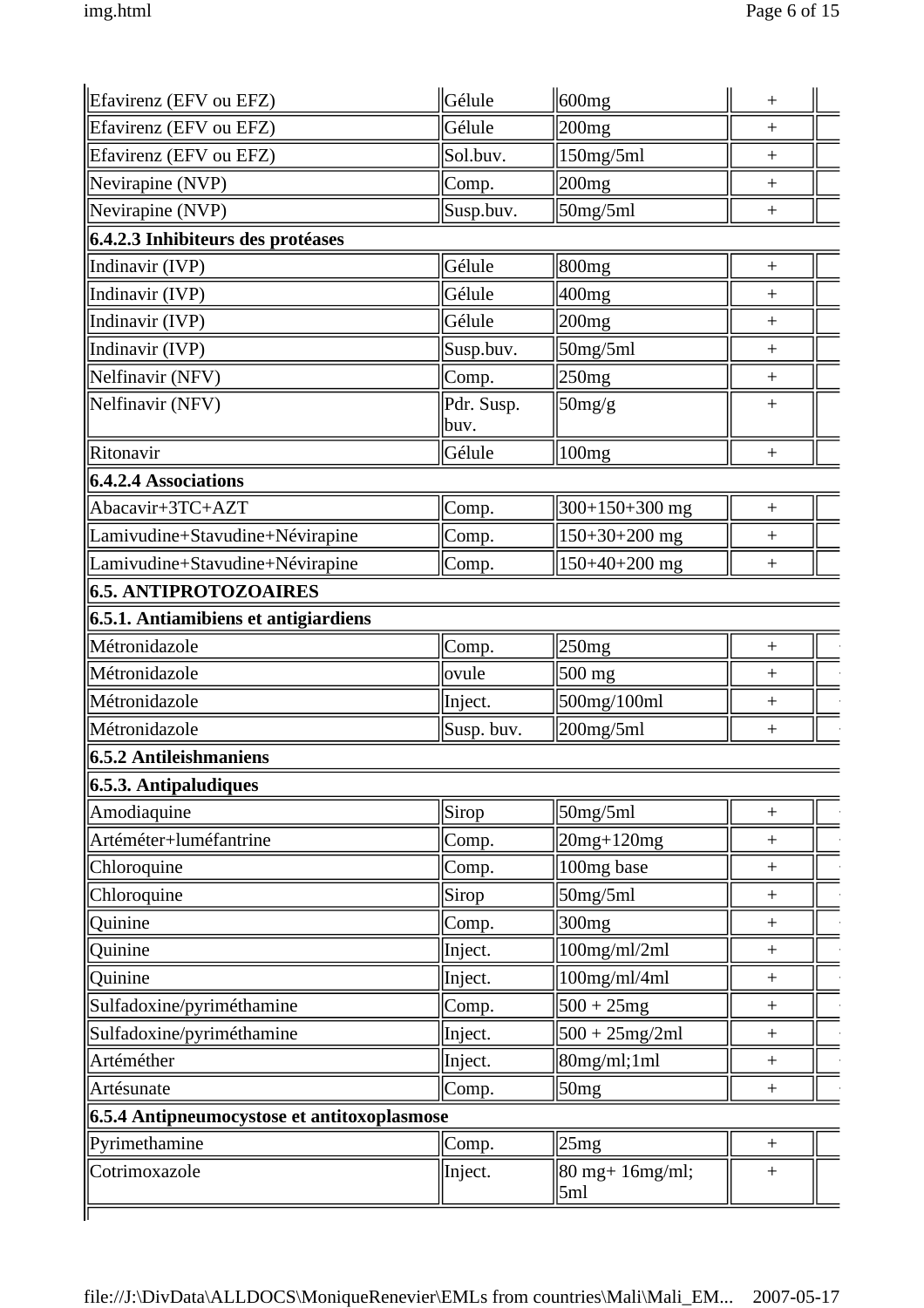# **6.5.5 Antitrypanosomiase**

| Melarsoprol                              | Inject.             | 3.60%                  | $^{+}$           |
|------------------------------------------|---------------------|------------------------|------------------|
| Pentamidine                              | Inject.             | $\vert 200 \rangle$ mg | $^{+}$           |
| <b>7 ANTIMIGRAINEUX</b>                  |                     |                        |                  |
| Acide acetyl salicylique                 | Comp.               | $500 \text{ mg}$       |                  |
| Ergotamine                               | Comp.               | 1 mg                   | $^{+}$           |
| Paracetamol                              | Comp.               | $500 \text{ mg}$       | $^{+}$           |
| 8. ANTINEOPLASIQUES - IMMUNOSUPPRESSEURS |                     |                        |                  |
| 8.1. IMMUNOSUPPRESSEURS                  |                     |                        |                  |
| Azathioprine                             | Comp.               | 50mg                   | $\! + \!$        |
| Azathioprine                             | Poudre inject.      | 100mg                  | $^{+}$           |
| Ciclosporine                             | Capsule             | 25mg                   | $^{+}$           |
| <b>8.2. CYTOTOXIQUES</b>                 |                     |                        |                  |
| Allopurinol                              | Comp.               | 100mg                  | $^{+}$           |
| Calcium folinate                         | Comp.               | 15mg                   | $^{+}$           |
| Cyclophosphamide                         | Comp.               | 50mg                   | $^{+}$           |
| Cyclophosphamide                         | Poudre inject.      | 100mg                  | $^{+}$           |
| Cyclophosphamide                         | Poudre inject.      | 500mg                  | $^{+}$           |
| Doxorubicine                             | Poudre inject.      | 50mg                   | $^{+}$           |
| Hydroxyurée                              | Capsule             | 500 <sub>mg</sub>      | $^{+}$           |
| Méthotrexate                             | Poudre inject.      | $\sqrt{50}$ mg         | $^{+}$           |
| Vincristine                              | Poudre inject.      | $\parallel 2mg$        | $^{+}$           |
| <b>8.3 HORMONES ET ANTIHORMONES</b>      |                     |                        |                  |
| Dexamethasone                            | inject.             | 4mg/ml/1ml             | $\overline{+}$   |
| Prednisolone                             | Comp                | 5 <sub>mg</sub>        | $\! + \!$        |
| Tamoxifene                               | Comp.               | $10$ mg                | $\! + \!$        |
| 9. ANTIPARKINSONIENS                     |                     |                        |                  |
| Levodopa + (carbidopa ou bensérazide)    | Comp.               | $100mg + 10mg$         | $^{+}$           |
| Levodopa + (carbidopa ou benzéraside)    | Comp.               | $250 + 25mg$           | $\! + \!$        |
| Trihexyphénidyle                         | Comp.               | 5mg                    | $\boldsymbol{+}$ |
| Trihexyphénidyle                         | Inject.             | 10mg; 5ml              | $^{+}$           |
| 10. MEDICAMENTS AGISSANT SUR LE SANG     |                     |                        |                  |
| 10.1. ANTIANEMIQUES                      |                     |                        |                  |
| Acide folique                            | Comp.               | $\frac{5}{3}$ mg       | $^{+}$           |
| Hydroxocobalamine                        | Inject.             | 1mg/ml/1ml             | $\boldsymbol{+}$ |
| Sel ferreux                              | Comp.               | 200mg                  | $\! +$           |
| Sel ferreux                              | poudre pour<br>susp | 125mg/5ml              | $^{+}$           |
| Sel ferreux+acide folique                | Comp.               | $60mg/400\mu$ g        | $^{+}$           |
| 10.2. MEDICAMENTS DE LA COAGULATION      |                     |                        |                  |
| Acénocoumarol                            | Comp.               | 4 <sub>mg</sub>        | $^{+}$           |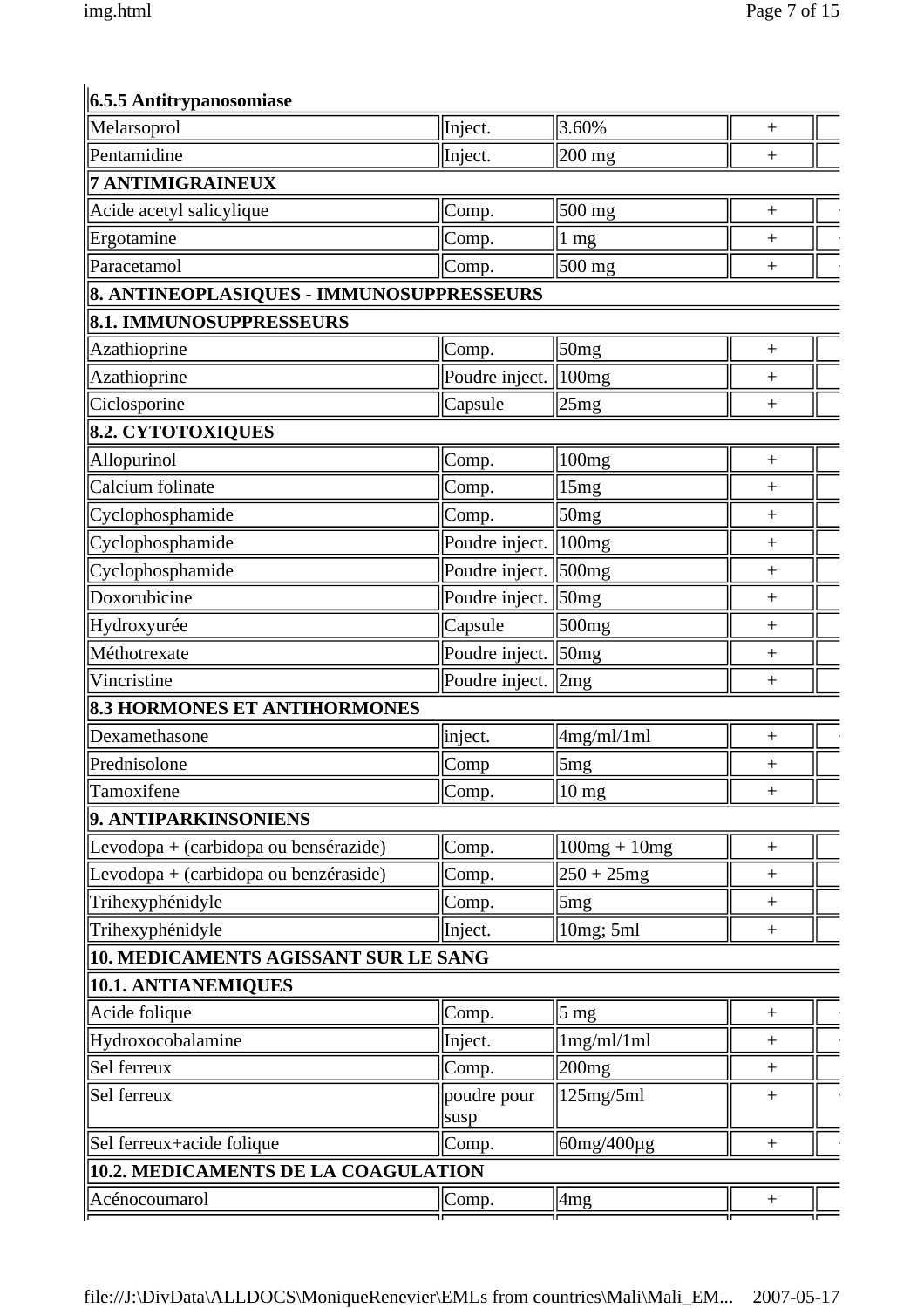| Héparine sodique                                | Inject.    | $ 5000$ UI/ml; 1ml.   | $^{+}$            |
|-------------------------------------------------|------------|-----------------------|-------------------|
| Héparine calcique                               | Inject.    | 12500UI; 0,3ml.       | $\ddot{}$         |
| Phytoménadione                                  | Inject.    | 10mg/ml; 5ml          | $\boldsymbol{+}$  |
| Protamine                                       | Inject.    | 10mg/ml; 5ml          | $^{+}$            |
| 11. DERIVES DU SANG ET SUBSTITUTS DU PLASMA     |            |                       |                   |
| 11.1 SUBSTITUTS DU PLASMA                       |            |                       |                   |
| Dextran                                         | Inject.    | 6%.                   | $\! + \!$         |
| Polygéline                                      | Inject.    | 3,5%.                 | $^{+}$            |
| 11.2 FRACTION PLASMATIQUE POUR USAGE SPECIFIQUE |            |                       |                   |
| 12. MEDICAMENTS DE L'APPAREIL CARDIO-VASCULAIRE |            |                       |                   |
| 12.1. ANTIANGOREUX                              |            |                       |                   |
| Atenolol                                        | Comp.      | 100mg                 | $^{+}$            |
| Dinitrate d'isosorbide                          | Comp.      | 10 <sub>mg</sub>      | $^{+}$            |
| Glycerine trinitrate                            | Comp. subl | 500µg                 | $^{+}$            |
| Nifédipine                                      | Comp./Gél  | 10 <sub>mg</sub>      | $^{+}$            |
| Vérapamil                                       | Comp.      | 120mg                 | $^{+}$            |
| Vérapamil                                       | Comp.      | 40mg                  | $^{+}$            |
| 12.2. ANTIARYTHMIQUES                           |            |                       |                   |
| Atenolol                                        | Comp.      | 100mg                 | $^{+}$            |
| Amiodarone                                      | Comp.      | $ 200$ mg             | $^{+}$            |
| Quinidine                                       | Comp.      | 250mg                 | $\overline{+}$    |
| Digoxine                                        | Comp.      | 0,25mg                | $\! + \!$         |
| Digoxine                                        | Inject.    | $0,50 \text{ mg/2ml}$ | $\overline{+}$    |
| Vérapamil                                       | Comp.      | 40mg                  | $\! + \!$         |
| Vérapamil                                       | Inject.    | $2,5$ mg/ml; 2ml      | $\ddot{}$         |
| 12.3. ANTIHYPERTENSEURS                         |            |                       |                   |
| Atenolol                                        | Comp.      | 100mg                 | $^{+}$            |
| Captopril                                       | Comp.      | 25mg                  | $^{+}$            |
| Méthyldopa                                      | Comp.      | 250mg                 | $^{+}$            |
| Nifédipine                                      | Comp.      | 20mg                  | $\! + \!$         |
| Nifédipine                                      | Gélule     | 10mg                  | $\qquad \qquad +$ |
| Propranolol                                     | Comp.      | 40mg                  |                   |
| 12.4. MÉDICAMENTS DE L'INSUFFISANCE CARDIAQUE   |            |                       |                   |
| Digoxine                                        | Comp.      | 0,25mg                | $\ddot{}$         |
| Digoxine                                        | Inject.    | $0,50 \text{ mg/2ml}$ | $\! +$            |
| 12.5. ANTITHROMBOTIQUES                         |            |                       |                   |
| 12.6. MEDICAMENTS CONTRE LE CHOC VASCULAIRE     |            |                       |                   |
| Dopamine                                        | Inject.    | 40mg/ml; 5ml          | $\qquad \qquad +$ |
| Dobutamine                                      | inject.    | $2mg/ml$ ; 250ml      | $^{+}$            |
| Epinéphrine                                     | Inject.    | 1mg/ml; 1ml           | $^{+}$            |
| <b>13. MEDICAMENTS DERMATOLOGIQUES</b>          |            |                       |                   |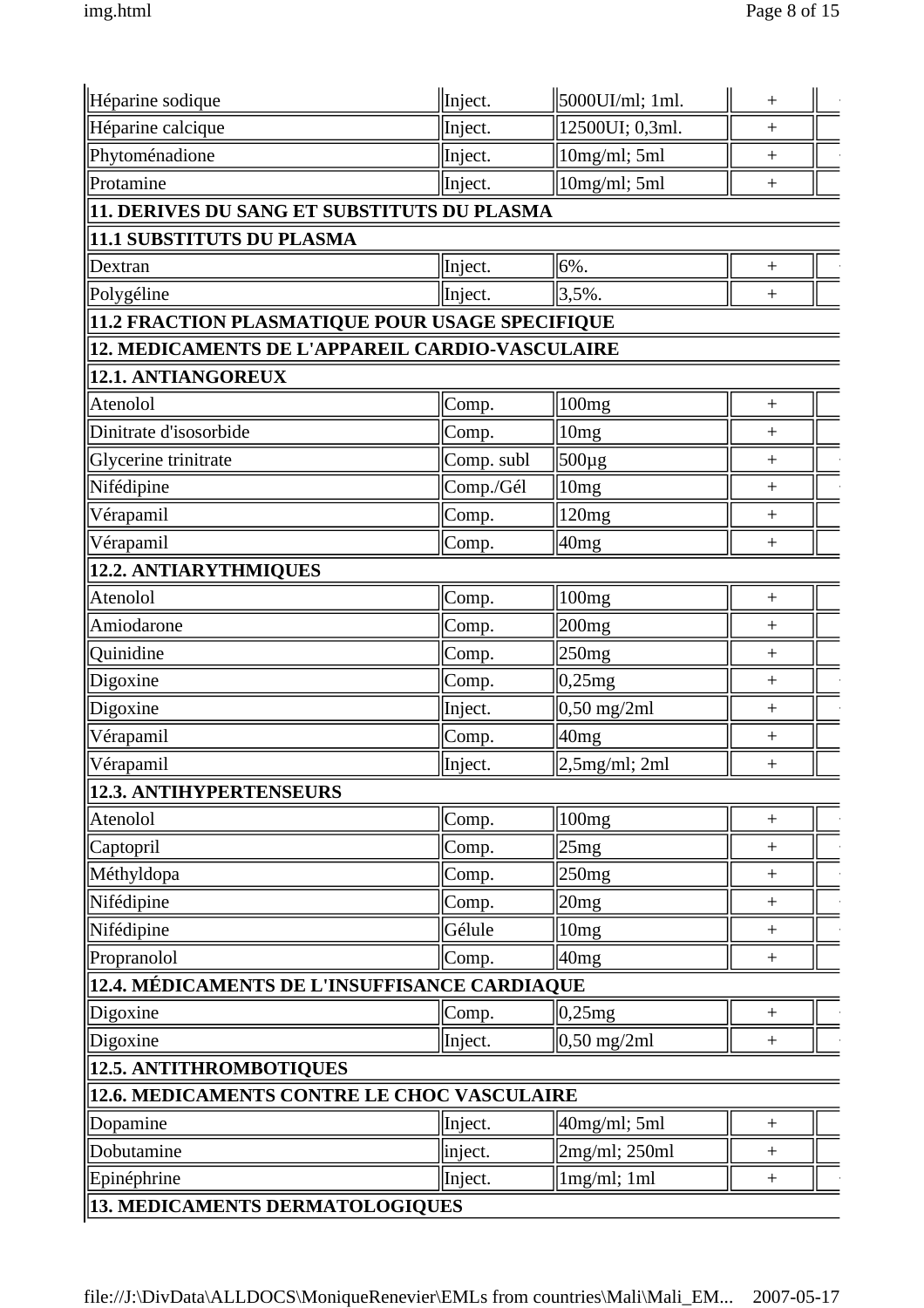| <b>13.1. ANTIFONGIQUES</b>                           |                   |                        |                  |
|------------------------------------------------------|-------------------|------------------------|------------------|
| Acide benzoîque+Acide salicylique                    | Pommade           | $6\% + 3\%$            | $^{+}$           |
| Clotrimazole                                         | Creme avec<br>app | 2%                     | $^{+}$           |
| Miconazole                                           | Crème             | 2%.                    | $+$              |
| Nystatine                                            | Crème             | 100000 UI/g.           | $^{+}$           |
| <b>13.2. ANTIINFECTIEUX</b>                          |                   |                        |                  |
| Chlorure de methylrosalinium (Violet de<br>gentiane) | Poudre            |                        | $^{+}$           |
| Néomycine+Bacitracine                                | Pommade           | $5mg + 500UI/g.$       |                  |
| Permanganate de potassium                            | Comp.             | 500 <sub>mg</sub>      | $^{+}$           |
| Tétracycline                                         | Pommade           | 3%.                    | $^{+}$           |
| 13.3.ANTIINFLAMMATOIRES/ANTIPRURIGINEUX              |                   |                        |                  |
| Bétaméthasone                                        | Pommade           | $ 0,1%$ .              | $\boldsymbol{+}$ |
| Hydrocortisone                                       | Crème             | 1%.                    | $^{+}$           |
| Oxyde de zinc                                        | Pommade           | 10%.                   | $^{+}$           |
| 13.4. ASTRINGENTS                                    |                   |                        |                  |
| Eosine                                               | Sol. aqueuse      | 2%                     | $^{+}$           |
| 13.5. KERATOPLASTIQUES/KERATOLYTIQUES                |                   |                        |                  |
| Acide salicylique                                    | Solution ext      | 5%                     | $^{+}$           |
| Goudron                                              | Solution ext      | 5%                     | $^{+}$           |
| Vaseline blanche                                     | Pommade           |                        | $^{+}$           |
| <b>  13.6. SCABICIDES/PEDICULICIDES</b>              |                   |                        |                  |
| Benzoate de benzyle                                  | Lotion            | 25%./100 ml            | $\boldsymbol{+}$ |
| <b>14. PRODUITS A USAGE DIAGNOSTIQUE</b>             |                   |                        |                  |
| 14.1. OPHTALMOLOGIE                                  |                   |                        |                  |
| Fluorescéine                                         | Collyre           | 1%.                    | $^{+}$           |
| Tropicamide                                          | Collyre           | $ 0, 5\%$ .            | $\! +$           |
| 14.2. PRODUITS DE CONTRASTES RADIOLOGIQUES           |                   |                        |                  |
| Amidotrizoate de sodium et de<br>méglumine           | Inject.           | 76%.                   | $\! +$           |
| Iotroxate de méglumine                               | Inject.           | 5-8g/100-200ml         | $\! +$           |
| Ioxitalamate de meglumine                            | Inject.           | $250$ mg/ml; $20$ ml   | $^{+}$           |
| Ioxitalamate de meglumine                            | Sol. buv. rect.   | $300$ mg/ml.           | $\! +$           |
| Ioxitalamate de sodium et de meglumine               | Inject.           | 350mg/ml; 200ml        | $\! +$           |
| Sulfate de baryum                                    | Poudre orale      | 96,057g/100g.          | $^{+}$           |
| Sulfate de baryum                                    | Poudre rectale    | 400 <sub>mg</sub>      | $\! +$           |
| Iopamidol                                            | Inject.           | 300-647mg/ml; 10ml     | $\! +$           |
| Iopamidol                                            | Inject.           | 300-647mg/ml;<br>200ml | $^{+}$           |
| 15. DESINFECTANTS ET ANTISEPTIQUES                   |                   |                        |                  |
| <b>15.1 ANTISEPTIQUES</b>                            |                   |                        |                  |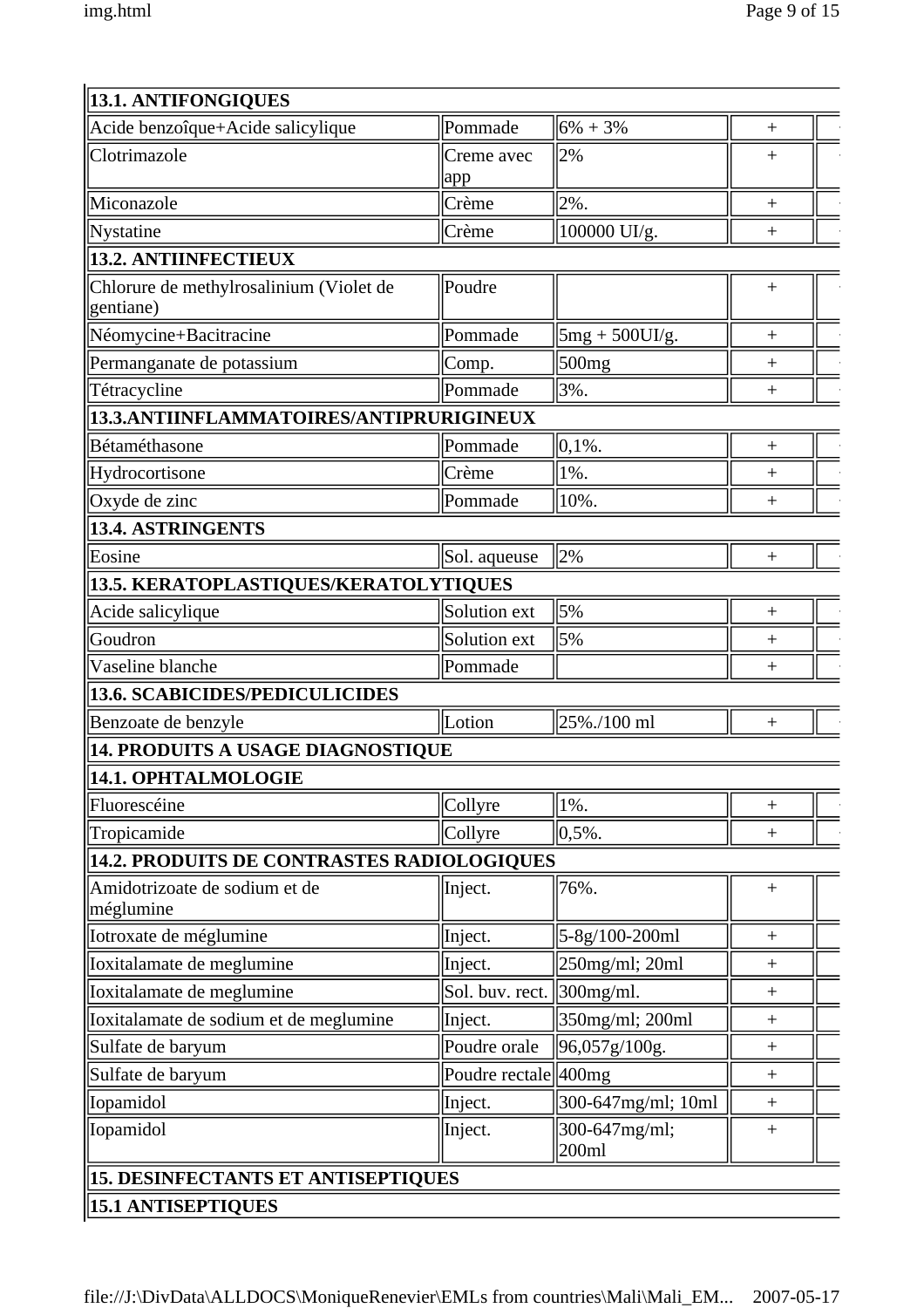| Cétrimide + Chlorhexidine                                                            | Sol.externe  | $15\% + 1,5\%$ ; 1litre | $^{+}$           |  |
|--------------------------------------------------------------------------------------|--------------|-------------------------|------------------|--|
| Hypochlorite de calcium                                                              | Comp.        |                         | $^{+}$           |  |
| Polyvidone iodée                                                                     | Sol. externe | $10\%$ ; 100ml          | $^{+}$           |  |
| <b>15.2 DESINFECTANTS</b>                                                            |              |                         |                  |  |
| Glutaraldéhyde                                                                       | Sol.externe  | 20%;                    | $^{+}$           |  |
| <b>16. DIURETIQUES</b>                                                               |              |                         |                  |  |
| Furosémide                                                                           | Comp.        | 40 <sub>mg</sub>        | $^{+}$           |  |
| Furosémide                                                                           | Inject.      | $10mg/ml$ ; 2ml         | $^{+}$           |  |
| Hydrochlorothiazide                                                                  | Comp.        | 50mg                    | $^{+}$           |  |
| Mannitol                                                                             | Inject.      | 10% et 20%              | $^{+}$           |  |
| Spironolactone                                                                       | Comp.        | 50mg                    | $\ddot{}$        |  |
| 17. MEDICAMENTS DU TUBE DIGESTIF                                                     |              |                         |                  |  |
| 17.1. ANTIACIDES/ANTIULCEREUX                                                        |              |                         |                  |  |
| Cimétidine                                                                           | Comp.        | 200mg                   | $\overline{+}$   |  |
| Cimétidine                                                                           | Inject.      | 200mg; 2ml              | $^{+}$           |  |
| Ranitidine                                                                           | Comp.        | 300 <sub>mg</sub>       | $\! + \!$        |  |
| Hydroxyde d'Al et de Mg                                                              | Comp.        | 400mg/400mg             | $\ddot{}$        |  |
| Hydroxyde d'Al et de Mg                                                              | Susp. buv.   | 523,5+598,5mg/15ml.     | $\! + \!$        |  |
| Omeprazole                                                                           | Comp.        | 20mg                    | $\! + \!$        |  |
| 17.2. ANTIEMETIQUES                                                                  |              |                         |                  |  |
| Métoclopramide                                                                       | Comp.        | 10mg                    | $\! + \!$        |  |
| Métoclopramide                                                                       | Sol buv/gtte | $ 0,1mg/g$ tte          | $^{+}$           |  |
| Métoclopramide                                                                       | Inject.      | 5mg/ml; 2ml             | $^{+}$           |  |
| 17. 3. ANTIHEMORROÏDAIRES                                                            |              |                         |                  |  |
| Antihémorroïdaire (anesthésique local,<br>d'un astringent et d'un antiinflammatoire) | Pommade      |                         | $\! + \!$        |  |
| 17. 4. ANTIINFLAMMATOIRES                                                            |              |                         |                  |  |
| Salazosulfapyridine                                                                  | Comp.        | 500mg                   | $^{+}$           |  |
| 17.5. ANTISPASMODIQUES                                                               |              |                         |                  |  |
| Atropine                                                                             | Inject.      | $\vert 0, 5mg/ml$ ; 1ml | $^{+}$           |  |
| Butyl hyoscine bromure                                                               | Comp.        | 10mg                    | $^{+}$           |  |
| Butyl hyoscine bromure                                                               | Inject.      | 20mg; 2ml               | $^{+}$           |  |
| 17.6 LAXATIFS                                                                        |              |                         |                  |  |
| Huile de paraffine                                                                   | Sol Buv      | $ 200 \text{ ml} $      | $\boldsymbol{+}$ |  |
| <b>17.7 ANTIDIARRHEIQUES</b>                                                         |              |                         |                  |  |
| 17.7.1 Rehydratation orale                                                           |              |                         |                  |  |
| Sels de réhydratation orale                                                          | Sachet       | $\parallel$ 27,9g       | $^{+}$           |  |
| 17.7.2 Antidiarrheiques symptomatiques                                               |              |                         |                  |  |
| 18. HORMONES ET AUTRES MEDICAMENTS UTILISESEN ENDOCRINOLOGIE ET CO                   |              |                         |                  |  |
| <b>18.1 CORTICOIDES</b>                                                              |              |                         |                  |  |
| Dexamethasone                                                                        | Inject.      | $4$ mg/ml/1ml           | $^{+}$           |  |
|                                                                                      |              |                         |                  |  |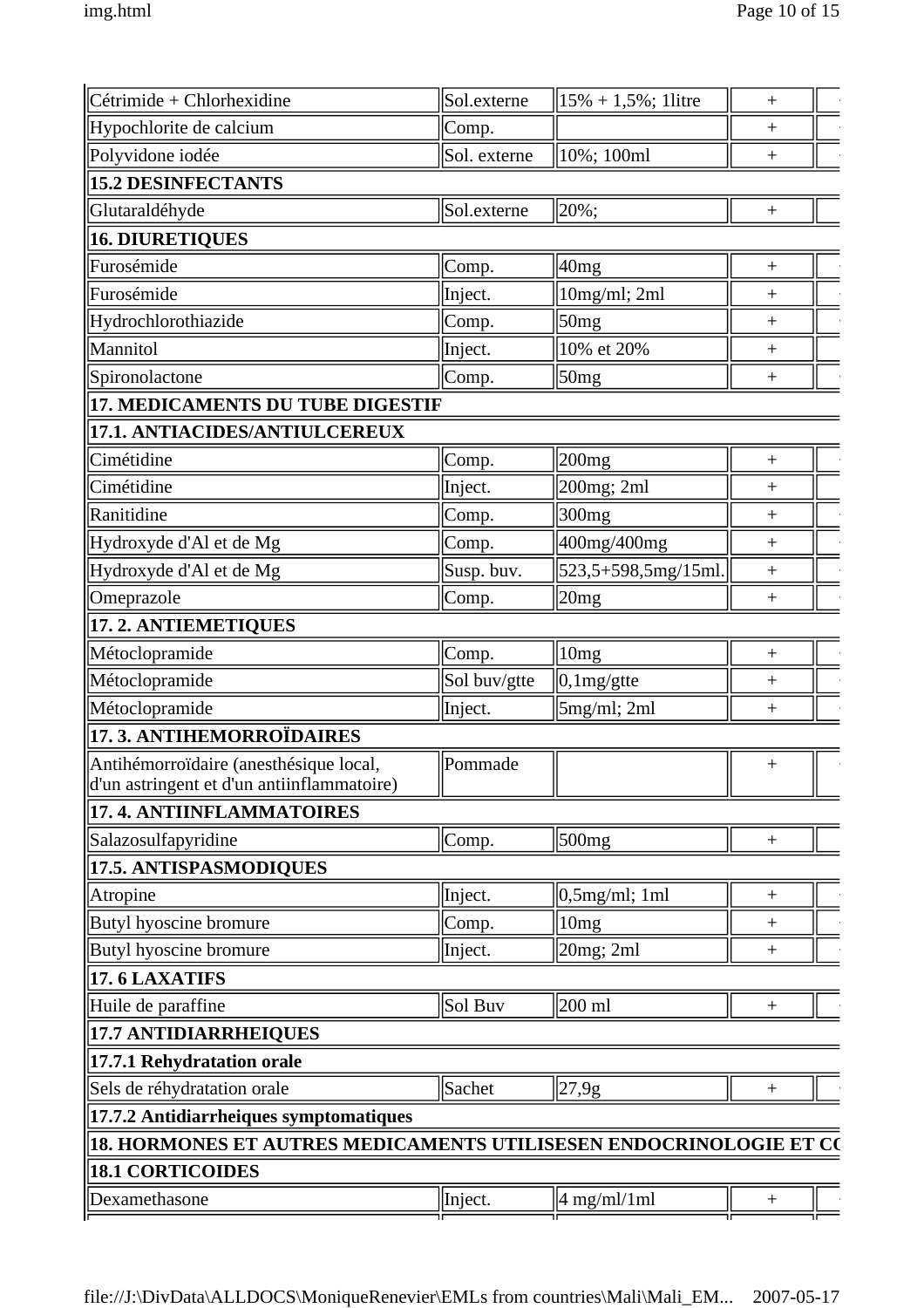| Prednisolone                                                | Comp.          | $\parallel$ 5 mg  | $\overline{+}$   |
|-------------------------------------------------------------|----------------|-------------------|------------------|
| <b>18.2 ANDROGENES</b>                                      |                |                   |                  |
| <b>18.3. CONTRACEPTIFS</b>                                  |                |                   |                  |
| 18.3.1. Contraceptifs Hormonaux                             |                |                   |                  |
| Acétate de medroxyprogesterone                              | Inject.        | 150mg/ml; 1ml     | $^{+}$           |
| Ethinylestradiol+levonorgestrel                             | Comp.          | 30µg/150µg        | $^{+}$           |
| Levonorgestrel                                              | Comp.          | 30µg et 750µg     |                  |
| Levonorgestrel                                              | Implant        | 30µg et 750µg     |                  |
| Norgestrel                                                  | Comp.          | $ 0,075$ mg       | $^{+}$           |
| 18.3.2. Dispositifs intra uterins                           |                |                   |                  |
| Dispositif contenant du cuivre                              | <b>TCU 380</b> |                   |                  |
| 18.3.3. Contraceptifs mecaniques                            |                |                   |                  |
| Préservatifs masculins avec spermicide                      |                |                   | $^{+}$           |
| Préservatifs féminins                                       |                |                   | $^{+}$           |
| 18.3.4. Spermicides                                         |                |                   |                  |
| Chlorure de Benzalkonium                                    | Crème          |                   | $^{+}$           |
| 18.4. OESTROGENES                                           |                |                   |                  |
| Ethinylestradiol                                            | Comp.          | $50\mu g$         | $^{+}$           |
| 18.5. INSULINES ET AUTRES ANTIDIABETIQUES                   |                |                   |                  |
| Glibenclamide                                               | Comp.          | 5mg               | $^{+}$           |
| Insuline intermédiaire                                      | Inject.        | 10OUI/ml; 10ml    | $^{+}$           |
| Insuline rapide                                             | Inject.        | 10OUI/ml; 10ml    | $^{+}$           |
| Insuline retard                                             | Inject.        | 10OUI/ml; 10ml    | $^{+}$           |
| Metformine                                                  | Comp.          | 850 <sub>mg</sub> | $^{+}$           |
| <b>18.6 INDUCTEURS D'OVULATION</b>                          |                |                   |                  |
| Clomifene                                                   | Comp.          | $500$ mg          | $^{+}$           |
| <b>18.7 PROGESTOGENES</b>                                   |                |                   |                  |
| Noréthisthérone                                             | Comp.          | $\mathfrak{Im}g$  | $\ddot{}$        |
| 18.8. HORMONES THYROIDIENNES ET MEDICAMENTS ANTITHYROIDIENS |                |                   |                  |
| Carbimazole                                                 | Comp.          | 5mg               | $\! +$           |
| Iodure de potassium                                         | Comp.          | 60mg              | $^{+}$           |
| Levothyroxine                                               | Comp.          | $100\mu g$        | $^{+}$           |
| Levothyroxine                                               | Comp.          | $50 \mu g$        | $\! + \!$        |
| Lipiodol                                                    | Capsule        | 200 <sub>mg</sub> | $\boldsymbol{+}$ |
| <b>18.9. ANTIPROLACTINE</b>                                 |                |                   |                  |
| <b>Bromocriptine</b>                                        | Comp.          | 2,5mg             | $^{+}$           |
| 19. PREPARATIONS IMMUNOLOGIQUES                             |                |                   |                  |
| 19.1. PREPARATIONS IMMUNOLOGIQUES A USAGE DIAGNOSTIQUE      |                |                   |                  |
| Tuberculine purifiée                                        | Inject.        |                   | $^{+}$           |
| <b>19.2. SERUMS</b>                                         |                |                   |                  |
| Antitoxine tétanique                                        | Inject.        | 10000UI.          | $\ddot{}$        |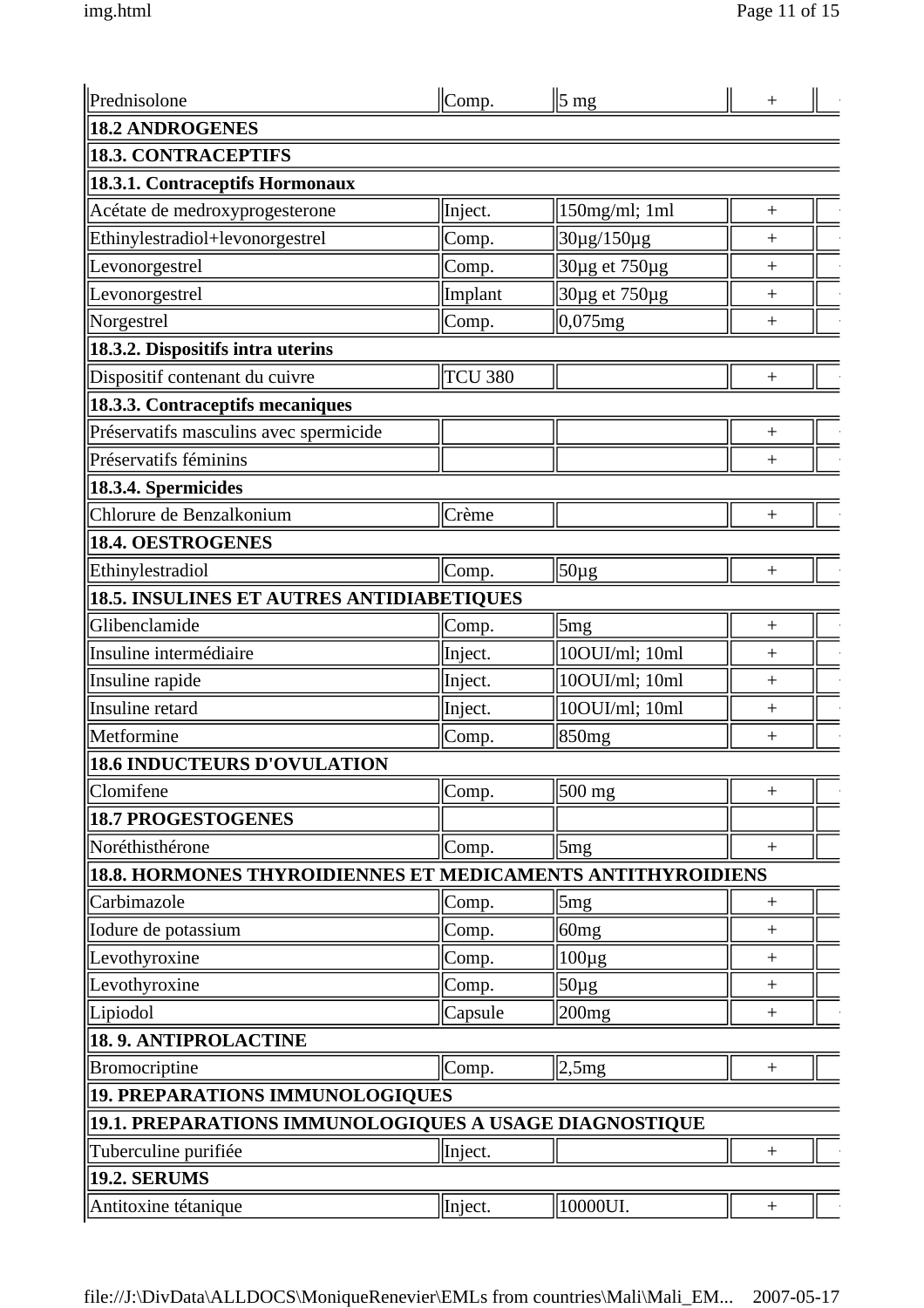| Immunoglobuline Anti D                               | Inject.              | 0,25mg               | $^{+}$           |
|------------------------------------------------------|----------------------|----------------------|------------------|
| Immunoglobuline N. Norm.                             | Inject.              | 6g                   | $^{+}$           |
| Sérum antirabique hyper                              | Inject.              | 200UI/ml             | $^{+}$           |
| Sérum antivenimeux                                   | Inject.              | 10ml                 | $^{+}$           |
| <b>19.3. VACCINS</b>                                 |                      |                      |                  |
| 19.3.1. Pour immunisation internationale             |                      |                      |                  |
| AntiDiphtérique, Coquelucheux,<br>Tétanique          | Inject.              |                      |                  |
| Antipoliomyélitique (vivant atténué)                 | Oral                 |                      |                  |
| Antirougeoleux                                       | Inject.              |                      |                  |
| Antitétanique                                        | Inject.              |                      |                  |
| B.C.G.                                               | Inject.              |                      |                  |
| Antihépatite B                                       | Inject.              |                      |                  |
| Antiamaril                                           | Inject.              |                      |                  |
| 19.3.2. Pour groupes spécifiques d'individus         |                      |                      |                  |
| Antiméningococcique $A + C$                          | Inject.              |                      |                  |
| Antirabique                                          | Inject.              |                      |                  |
| 20. MYORELAXANTS ET INHIBITEURS DE LA CHOLINESTERASE |                      |                      |                  |
| Pancuronium                                          | Inject.              | 2mg/ml;2ml           | $^{+}$           |
| Suxaméthonium                                        | Inject.              | $50mg/ml$ ; 2ml      | $^{+}$           |
| Vecuronium                                           | Poudre inject.   4mg |                      | $^{+}$           |
| 21. MEDICAMENTS OPHTALMIQUES                         |                      |                      |                  |
| 21.1. ANTIINFECTIEUX                                 |                      |                      |                  |
| Azythromycine                                        | Comp.                | $250$ mg             | $^{+}$           |
| Azythromycine                                        | Susp. Buv            | $40$ mg/ml/5 ml      | $^{+}$           |
| Chloramphénicol                                      | Collyre              | $\parallel 0,40\%$ . | $^{+}$           |
| Gentamycine                                          | Collyre              | $ 0,30\%$ .          | $^{+}$           |
| Tétracycline                                         | Pommade              | 1%.                  | $\boldsymbol{+}$ |
| Aciclovir                                            | Pommade              | 3%.                  | $\boldsymbol{+}$ |
| 21.2. ANTIINFLAMMATOIRES                             |                      |                      |                  |
| Dexamethasone                                        | Collyre              | $ 0, 1\%$ .          | $\boldsymbol{+}$ |
| Betamethasone + néomycine                            | Collyre              | $ 0,1\% +0,5\%$      | $\boldsymbol{+}$ |
| 21.3. ANESTHESIQUES LOCAUX                           |                      |                      |                  |
| Oxybuprocaïne                                        | Collyre              | $ 0,40\%$ .          | $\boldsymbol{+}$ |
| Tétracaïne                                           | Collyre              | $ 0, 5\%;$           | $^{+}$           |
| 21.4. MYOTIQUES ET ANTIGLAUCOMATEUX                  |                      |                      |                  |
| Acétazolamide                                        | Comp.                | 250mg                | $\boldsymbol{+}$ |
| Pilocarpine                                          | Collyre              | 2%.                  | $\boldsymbol{+}$ |
| Timolol                                              | Collyre              | $ 0,50\%$ .          | $^{+}$           |
| <b>21.5. MYDRIATIQUES</b>                            |                      |                      |                  |
| Atropine                                             | Collyre              | $  0,5\%$ .          |                  |
|                                                      |                      |                      |                  |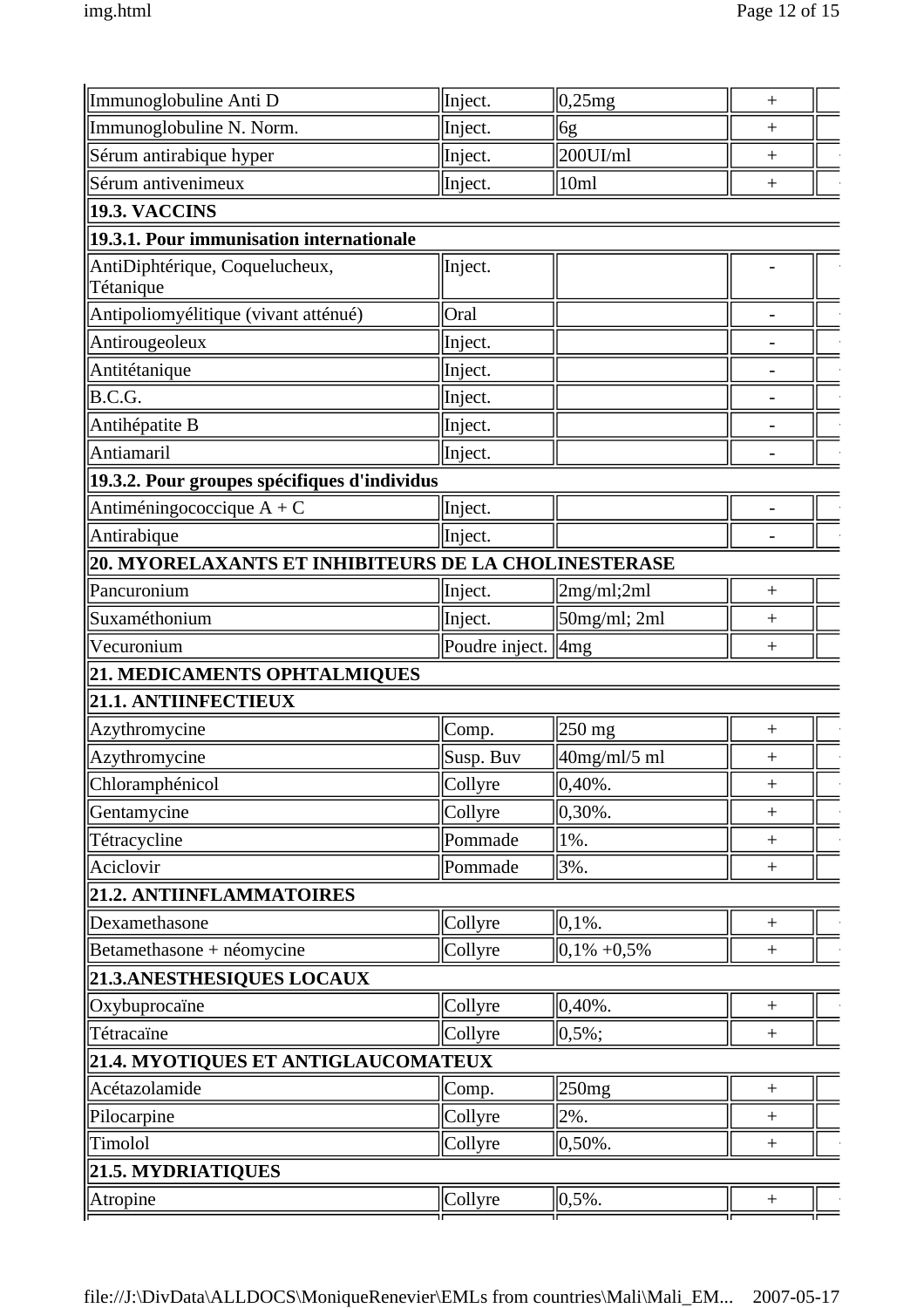| Atropine                                                 | Collyre          | $ 1\%$ .                    | $^+$             |
|----------------------------------------------------------|------------------|-----------------------------|------------------|
| Tropicamide                                              | Collyre          | $\ 0, 5\%$ .                | $\ddot{}$        |
| 22. OCYTOCIQUES ET ANTICYTOCIQUES                        |                  |                             |                  |
| 22.1. OCYTOCIQUES                                        |                  |                             |                  |
| Ergométrine                                              | Inject.          | $200 \mu g / 1 \text{ml}$   | $^{+}$           |
| Ergométrine                                              | <b>Gttes buv</b> | $0,25$ mg/ml.               | $^{+}$           |
| Oxytocine                                                | Inject.          | $5$ UI/ml                   | $^{+}$           |
| 22.2. ANTICYTOCIQUES                                     |                  |                             |                  |
| Salbutamol                                               | Inject.          | $50\mu$ g/ml;5ml            | $^{+}$           |
| 23 SOLUTION DE DIALYSE PERITONEALE                       |                  |                             |                  |
| 24. NEUROLEPTIQUES ET ANTIDEPRESSEURS                    |                  |                             |                  |
| 24.1. MEDICAMENTS DES TROUBLES PSYCHOTIQUES              |                  |                             |                  |
| Chlorpromazine                                           | Comp.            | 100mg                       | $^{+}$           |
| Chlorpromazine                                           | Comp.            | 25mg                        | $^{+}$           |
| Chlorpromazine                                           | Gttes buv.       | 4%.                         | $^{+}$           |
| Chlorpromazine                                           | Inject.          | $25mg/ml$ ; 2ml             | $^{+}$           |
| Fluphénazine décanoate                                   | Inject.          | $25mg/ml$ ; 1ml             | $\ddot{}$        |
| Halopéridol                                              | Comp.            | 5mg                         | $^{+}$           |
| Halopéridol                                              | Gttes buv.       | $ 0,2%$ .                   | $^{+}$           |
| Halopéridol                                              | Inject.          | $5mg/ml$ ; 1ml              | $^{+}$           |
| Lévomépromazine                                          | Comp.            | 100mg                       | $\! + \!$        |
| Lévomépromazine                                          | Comp.            | 25mg                        | $\! + \!$        |
| Lévomépromazine                                          | Inject.          | 25mg/ml; 1ml                | $\boldsymbol{+}$ |
| Trihexyphénidyle                                         | Comp.            | 5mg                         | $\! + \!$        |
| 24.2. MEDICAMENTS DES TROUBLES DE L'HUMEUR               |                  |                             |                  |
| 24.2.1. MEDICAMENTS des troubles dépressifs              |                  |                             |                  |
| Amitriptyline                                            | Comp.            | 25mg                        | $^{+}$           |
| Amitriptyline                                            | Inject.          | $25mg/ml$ ; 2ml             | $^{+}$           |
| Clomipramine                                             | Comp.            | $25 \text{ mg}$             | $^{+}$           |
| Clomipramine                                             | Inject.          | $25 \text{ mg}/2 \text{ml}$ | $^{+}$           |
| 24.2.2 MEDICAMENTS utilisés dans les troubles bipolaires |                  |                             |                  |
| Carbamazepine                                            | Comp.            | 200 <sub>mg</sub>           | $\! +$           |
| 24.3. TROUBLES DU SOMMEIL                                |                  |                             |                  |
| Promethazine                                             | Comp.            | 25mg                        | $^{+}$           |
| Promethazine                                             | Inject.          | 25mg/ml;2ml                 | $\! +$           |
| 24.4. MEDICAMENTS UTILISES POUR LES ATTAQUES DE PANIQUE  |                  |                             |                  |
| Clomipramine                                             | Comp.            | $ 25 \text{ mg} $           | $\boldsymbol{+}$ |
| 25. MEDICAMENTS DE L'APPAREIL RESPIRATOIRE               |                  |                             |                  |
| 25.1. ANTIASTHMATIQUES                                   |                  |                             |                  |
| Aminophylline                                            | Comp.            | 100mg                       | $\! +$           |
| Aminophylline                                            | Inject.          | $25mg/ml$ ; 10ml            | $\! +$           |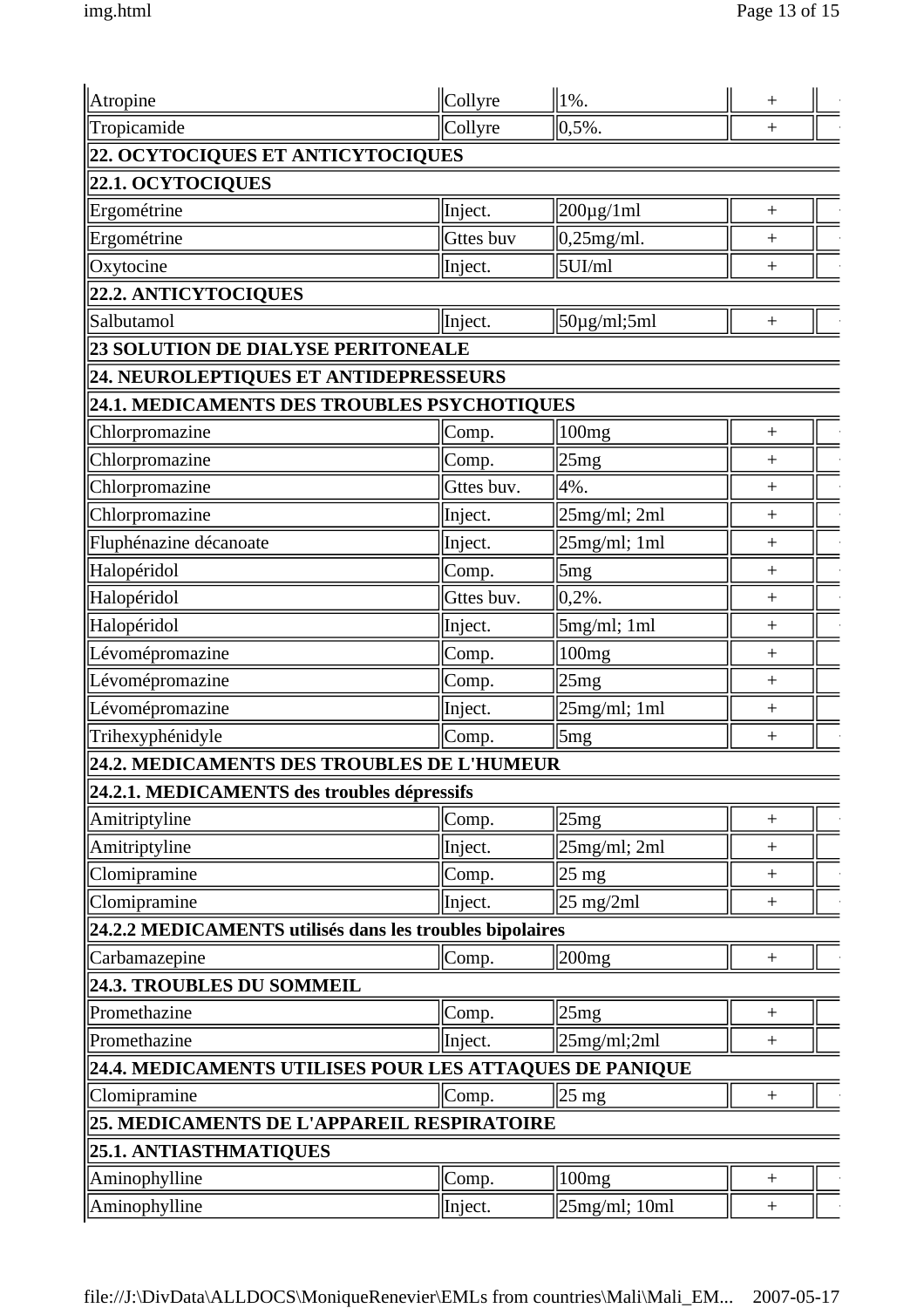| Beclometazone                                                                         | Spray        | $50\mu$ g/ml; 1ml                                            | $^{+}$         |
|---------------------------------------------------------------------------------------|--------------|--------------------------------------------------------------|----------------|
| Salbutamol                                                                            | Comp.        | 4mg                                                          | $^{+}$         |
| Salbutamol                                                                            | Inhalat.     | 100µg/dose.                                                  | $\! + \!$      |
| Salbutamol                                                                            | Inject.      | $50\mu g/ml$ ; 1ml                                           | $^{+}$         |
| Salbutamol                                                                            | Sirop        | 2mg/5ml.                                                     | $\! + \!$      |
| 25.2. ANTITUSSIFS/EXPECTORANTS                                                        |              |                                                              |                |
| Carbocystéine                                                                         | Sirop        | $2\%$ ; 100ml                                                | $\overline{+}$ |
| Noscapine                                                                             | Comp.        | $ 15 \text{ mg} $                                            | $^{+}$         |
| 26. SOLUTES DE REHYDRATATION, ELECTROLYTES ET MEDICAMENTS DES TROU<br><b>BASIQUES</b> |              |                                                              |                |
| 26.1. VOIE ORALE                                                                      |              |                                                              |                |
| Chlorure de potassium                                                                 | Comp.        | 600 <sub>mg</sub>                                            | $\! + \!$      |
| Sels de réhydratation orale                                                           | Poudre       | 27,9g/1L                                                     | $^{+}$         |
| 26.2. VOIE PARENTERALE                                                                |              |                                                              |                |
| Chlorure de potassium                                                                 | Inject.      | $11,2\%$ ; 500ml                                             | $\overline{+}$ |
| Chlorure de sodium                                                                    | Inject.      | $ 0,9\%;500m1$                                               | $^{+}$         |
| Glucose                                                                               | Inject.      | $10\%$ ; 500ml                                               | $^{+}$         |
| Glucose                                                                               | Inject.      | 30%; 500ml                                                   | $^{+}$         |
| Glucose                                                                               | Inject.      | 5%; 500ml                                                    | $^{+}$         |
| Glucose                                                                               | Inject.      | 50%; 20ml                                                    | $^{+}$         |
| Lactate de sodium composé                                                             | Inject.      |                                                              | $\ddot{}$      |
| Hydrogénocarbonate de sodium                                                          | Inject.      | 4%                                                           | $^{+}$         |
| <b>26.3. DIVERS</b>                                                                   |              |                                                              |                |
| Eau pour P.I                                                                          | Inject.      | 5ml                                                          | $^{+}$         |
| 27. VITAMINES ET SELS MINERAUX                                                        |              |                                                              |                |
| Acide ascorbique (Vitamine C)                                                         | Comp.        | 500 <sub>mg</sub>                                            |                |
| Calcium gluconate                                                                     | Inject.      | 100mg/ml; 10ml                                               | $^{+}$         |
| Rétinol (vitamine A)                                                                  | Capsule      | 100 000UI                                                    | $^{+}$         |
| Rétinol (vitamine A)                                                                  | Capsule      | 200 000UI                                                    | $\! +$         |
| Solution polyvitaminée (A, B1, B2, B5,<br>B <sub>6</sub> , C, D <sub>2</sub> , E, PP) | Inject. 2 ml | 5000UI, 2mg,<br>1,5mg,4mg,2mg,<br>50mg, 1000UI, 2mg,<br>10mg | $^{+}$         |
| Solution polyvitaminée (A, B1, B2, B5,<br>B6, C, D3, E, PP                            | Sol. buv.    | 5000UI, 2mg,<br>1,5mg,4mg,2mg,<br>50mg, 1000UI,<br>2mg, 10mg |                |
| Vitamine B1+ vitamine B6                                                              | Comp.        | 250mg+250mg                                                  | $^{+}$         |
| 28. MEDICAMENTS TRADITIONNELS AMELIORES                                               |              |                                                              |                |
| Balembo                                                                               | Sirop        | Adulte.                                                      | $^{+}$         |
| Balembo                                                                               | Sirop        | Enfant.                                                      | $^{+}$         |
| Dysenteral                                                                            | Sachet       | 10g                                                          |                |